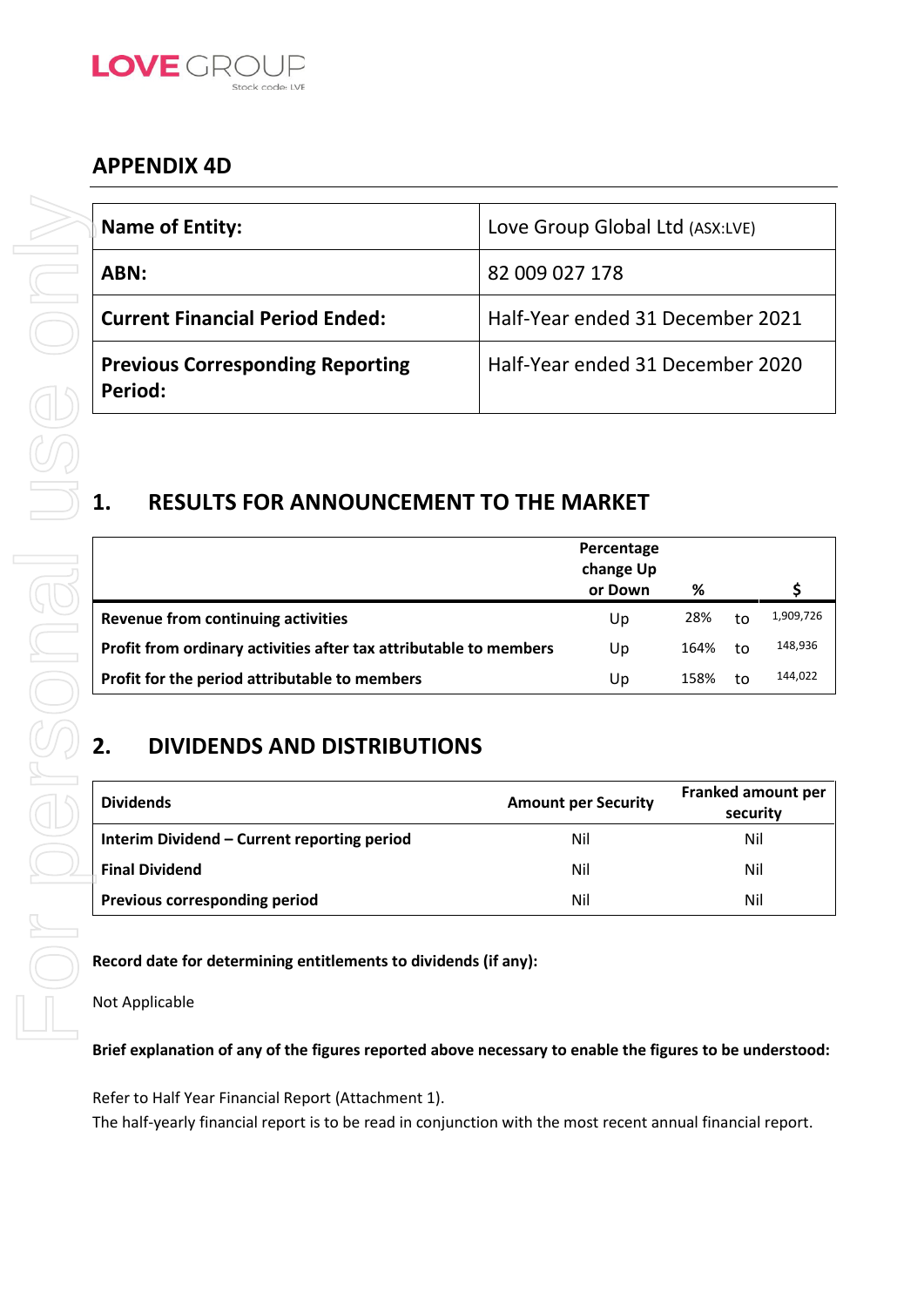# **3. NET TANGIBLE ASSETS PER SECURITY**

| Net Tangible Assets / (Liabilities) (NTA)                        | December 2021        | December 2020        |
|------------------------------------------------------------------|----------------------|----------------------|
| Net Tangible Assets / (Liabilities) per security<br>(before tax) | 1.28 cents per share | 1.71 cents per share |
| Net Tangible Assets / (Liabilities) per security (after<br>tax)  | 1.28 cents per share | 1.71 cents per share |

# **4. DETAILS OF ENTITIES OVER WHICH CONTROL HAS BEEN GAINED OR LOST DURING THE PERIOD**

# **5. DETAILS OF ASSOCIATES AND JOINT VENTURE ENTITIES**

# **6. AUDIT / REVIEW STATUS**

This report is based on the Half-Year Financial Report which has been independently reviewed by our Company's auditor. A copy of the review report is included in the Half-Year Financial Report (Attachment

# **7. ATTACHMENTS FORMING PART OF APPENDIX 4D**

| <b>Attachment Number</b> | <b>Details</b>                                            |
|--------------------------|-----------------------------------------------------------|
|                          | Financial Report for the Half-Year Ended 31 December 2021 |

**Signed By (Director):**

 $\gg\sqrt{2}$ 

**Print Name:** Michael Ye

**Date:** 21 February 2022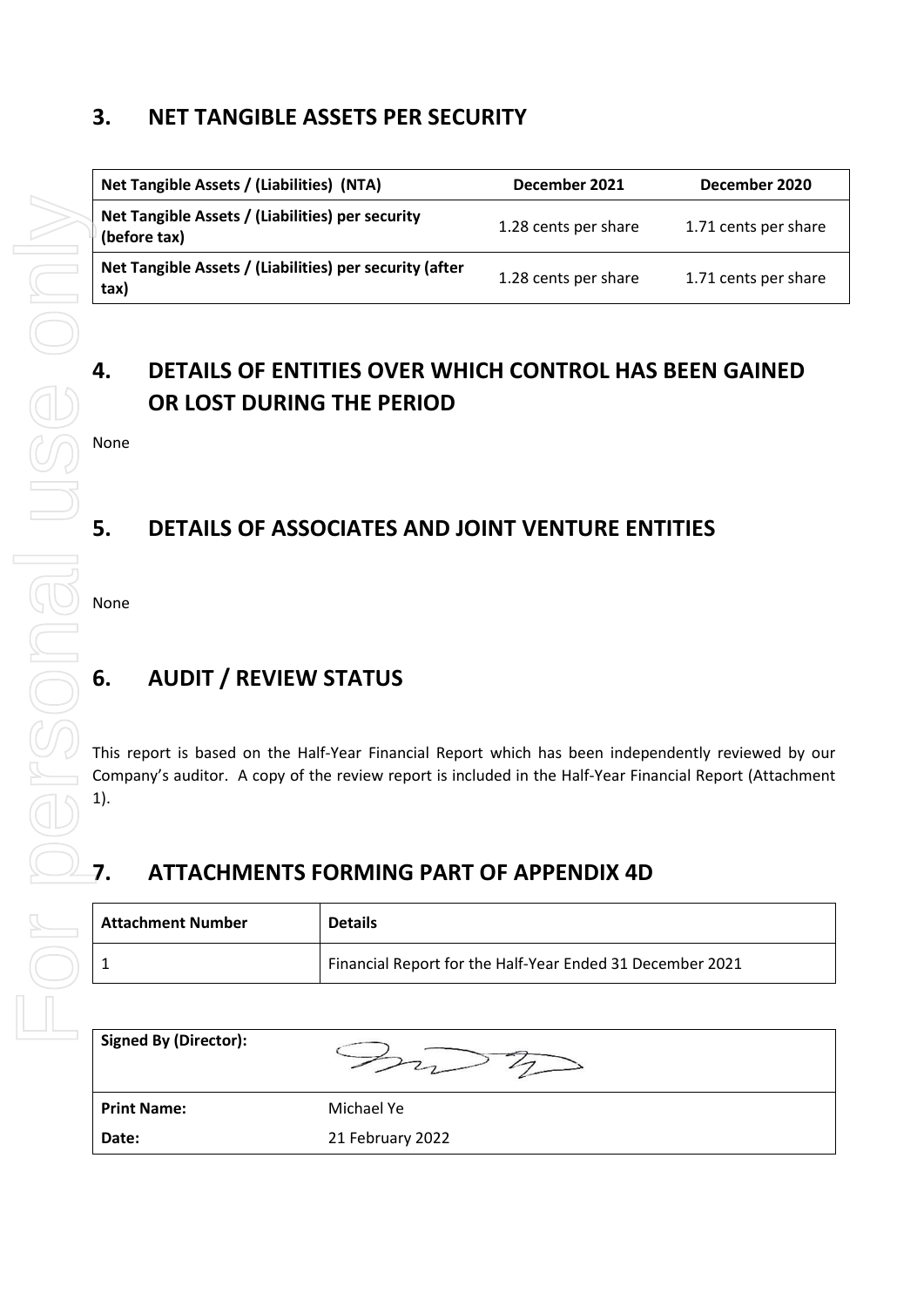

# **LOVE GROUP GLOBAL LTD**

ABN 82 009 027 178

Interim Financial Report For the half-year ended 31 December 2021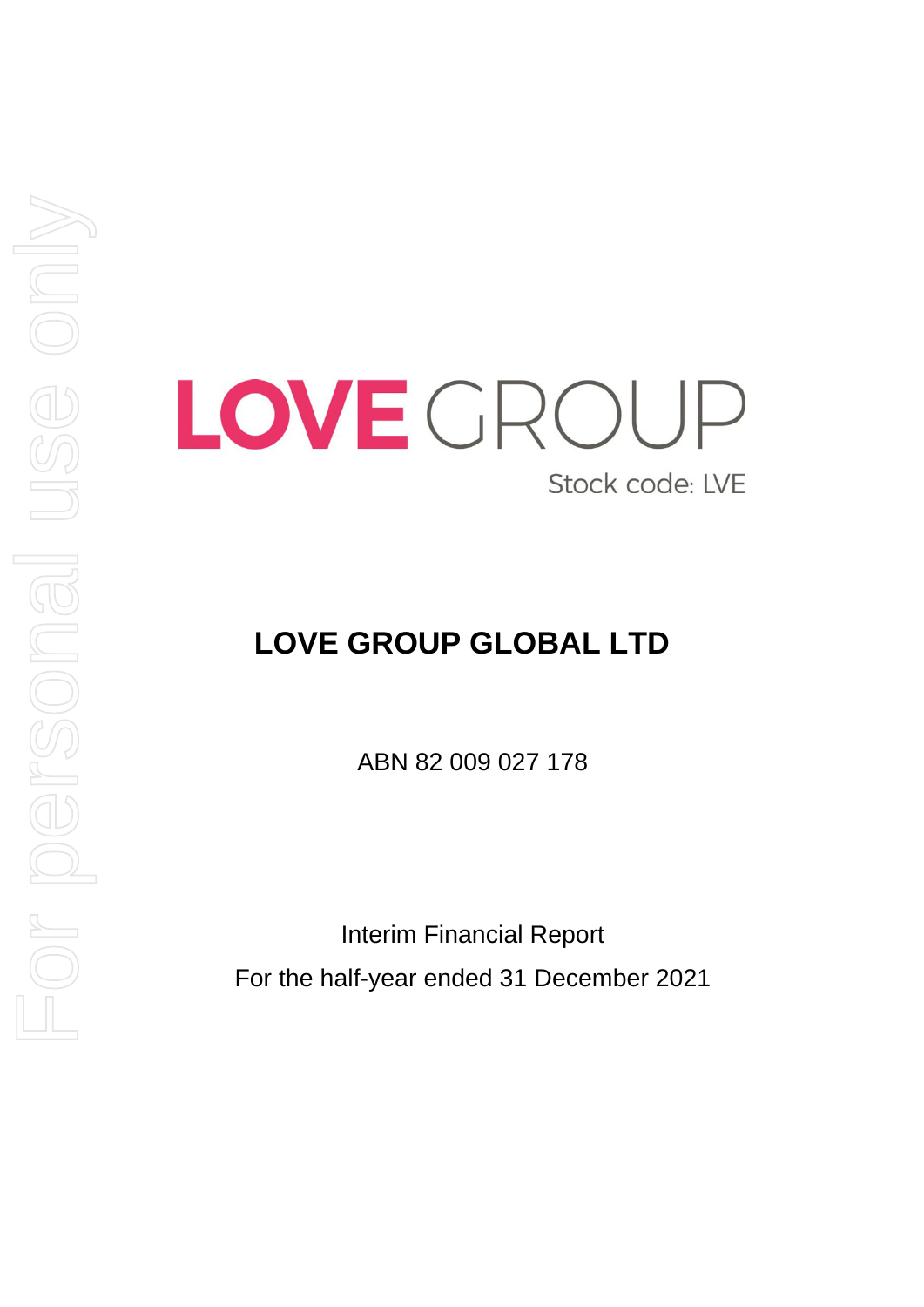### **CONTENTS**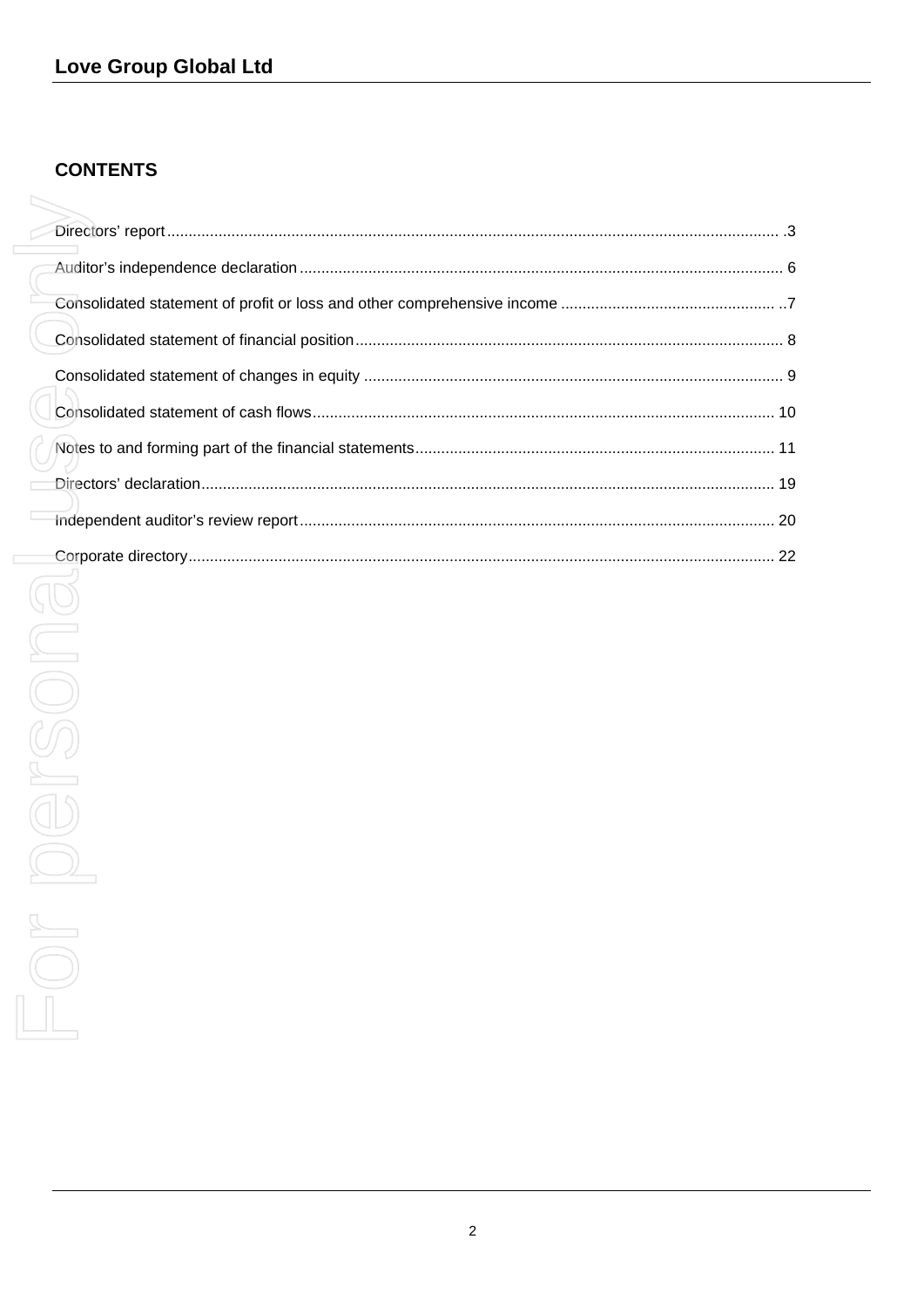### **Directors' Report – 31 December 2021**

The Directors of Love Group Global Ltd (the "Company") present the financial report of the Company and its controlled entities (the "Group") for the half-year ended 31 December 2021.

### **Directors**

Details of the Directors of the Company in office at any time during or since the end of the half-year end at the date of this report are:

| Terence Grigg  | <b>Chairman and Non-Executive Director</b>     |
|----------------|------------------------------------------------|
| Michael Ye     | Executive Director and Chief Executive Officer |
| Tod McGrouther | Non-Executive Director                         |

### **Company Secretaries**

Nicholas Ong - Company Secretary

### **Principal activities**

The principal continuing activities of the Group was Dating Services which including provision of matchmaking and dating product and services, including personalised matchmaking services, the Lovestruck and Noonswoon dating apps and member events.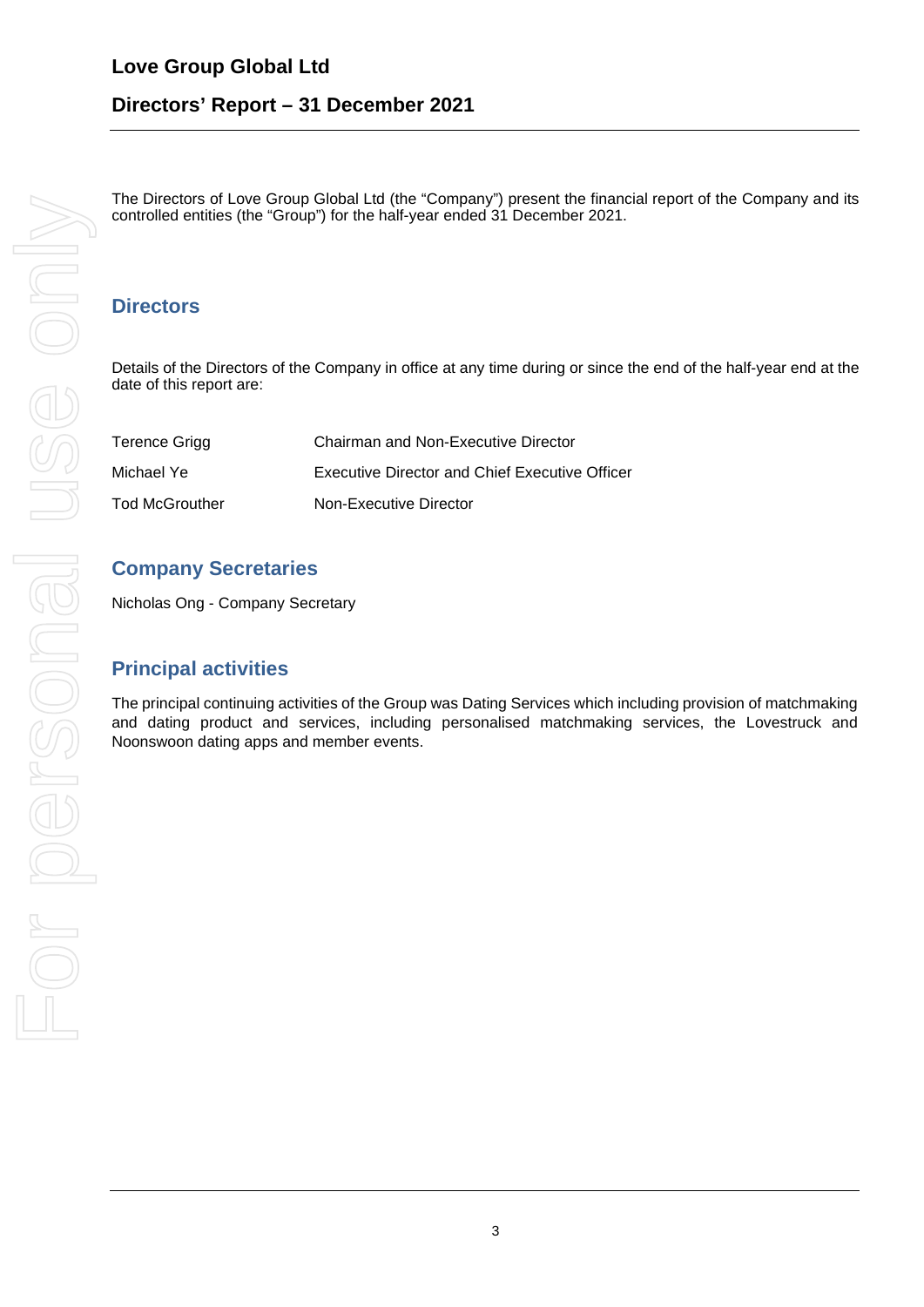### **Operating Results and Financial Review**

Below is a summary of the operating results for the period:

|                                | 31-Dec-21 | 31-Dec-20  |
|--------------------------------|-----------|------------|
|                                |           |            |
| Revenue                        | 1.909.726 | 1,490,552  |
| Net profit / (loss) before tax | 148.936   | (234, 026) |

#### *Financial Performance*

Revenue: H1 FY2022 total revenues increased 28% to \$1,909,726 compared to \$1,490,552 for the H1 of FY 2021.

Net profit / (loss): H1 FY2022 net profit before tax and net profit as a percentage of revenue were \$148,936 and 8%, respectively, compared to net loss (\$234,026) and (16)%, respectively, for the H1 of FY2021.

Business continues to be impacted by COVID restrictions in our key markets of Hong Kong, Singapore and Bangkok.

#### *Operating Cash Flow and Cash Balance*

H1 FY2022 net operating cash inflow was \$105,511. As of December 31, 2021, total cash and cash equivalents, were \$1,405,897, and no debt.

#### *Outlook*

Looking ahead, we expect market conditions to continue to depend on government restrictions that may be put in place depending on COVID-19 developments in each of our existing cities of Hong Kong, Singapore and Bangkok.

Love Group will continue to adopt a flexible operational approach with the goal of maximizing profitability, as measured by operating cash flows generated by each city. The company will focus on increasing the number of active members, consultations and dates arranged to drive revenue growth across its matchmaking and online dating businesses.

At the same time, we will continue to manage our business in a prudent manner as a result of the ongoing COVID-19 pandemic, and control our operating expenses to be in line with our sales levels to maintain adequate balance sheet strength and liquidity.

#### *Significant changes in the state of affairs*

There were no significant changes in the state of affairs of the Group during the half-year.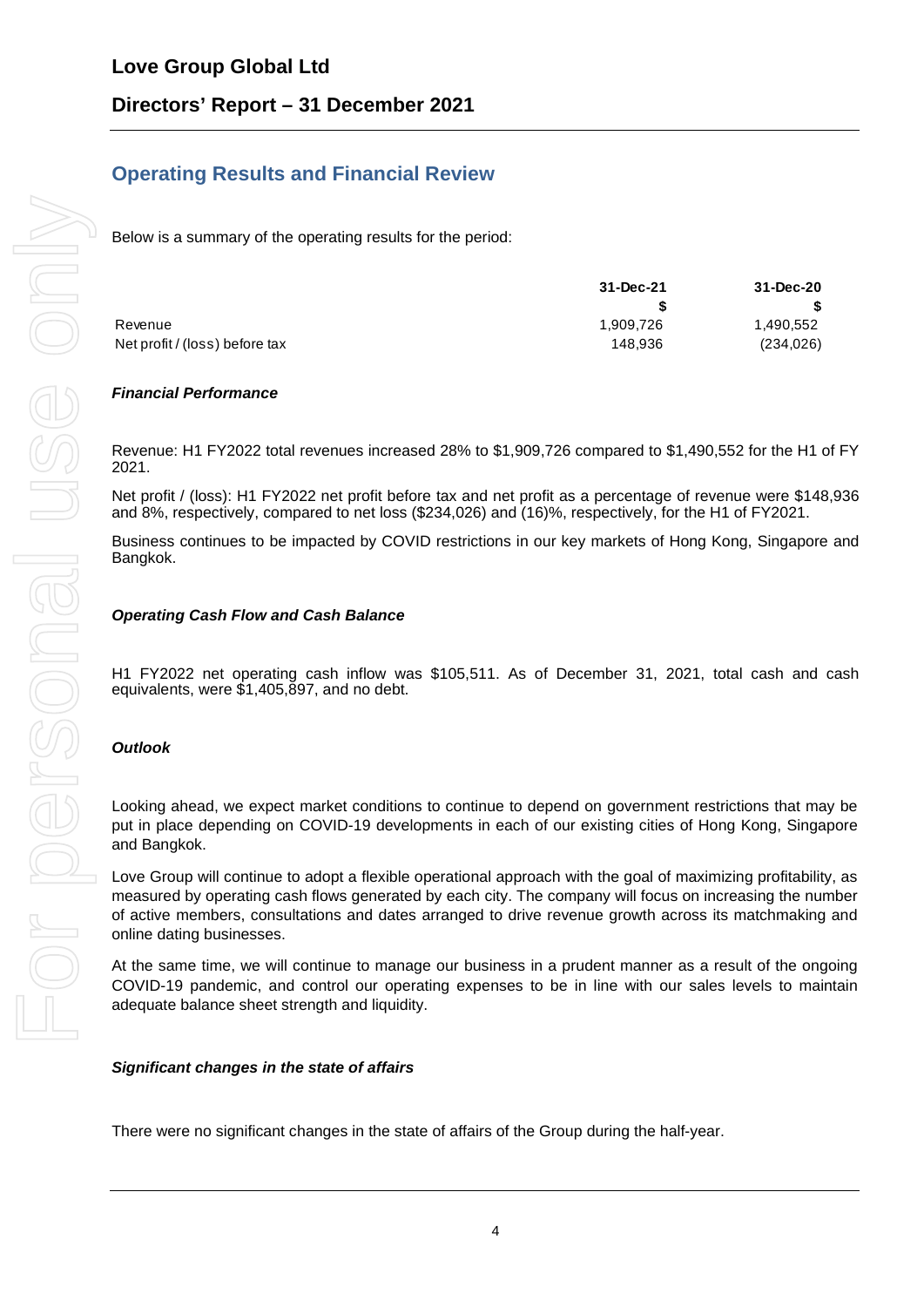### **Love Group Global Ltd**

### **Directors' Report – 31 December 2021**

### **Auditor's independence declaration**

A copy of the auditor's independence declaration as required under section 307C of the *Corporations Act 2001* in relation to the review for the half-year is set out immediately after this directors' report.

Signed in accordance with a resolution of the Directors made pursuant to s.306(3)(a) of the *Corporations Act 2001.* 

 $\gg\sqrt{7}$ 

# **Michael Ye Director** Hong Kong 21 February 2022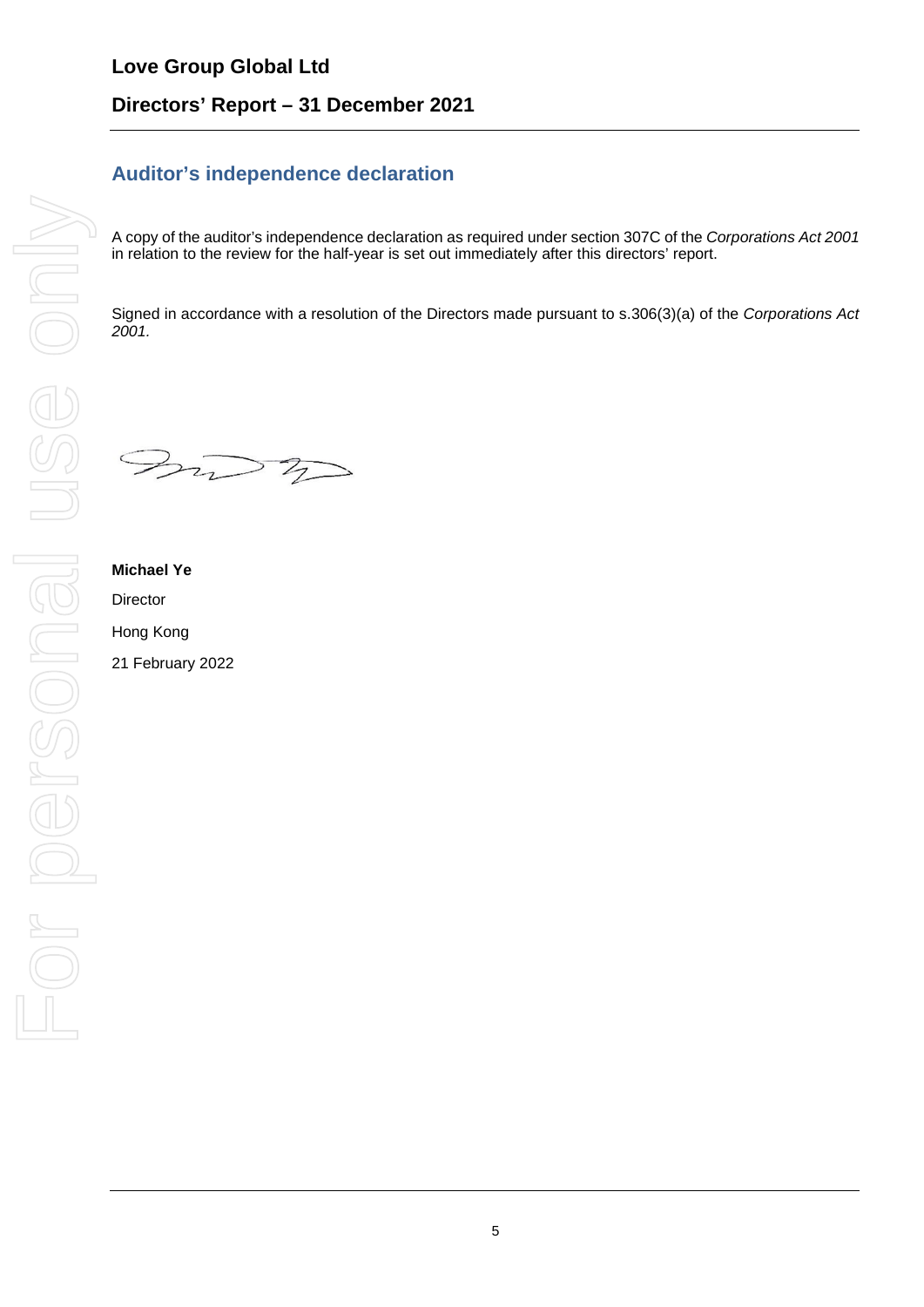



#### **RSM Australia Partners**

Level 32, Exchange Tower 2 The Esplanade Perth WA 6000 GPO Box R1253 Perth WA 6844

> T +61 (0) 8 9261 9100 F +61 (0) 8 9261 9111 www.rsm.com.au

#### **AUDITOR'S INDEPENDENCE DECLARATION**

As lead auditor for the review of the financial report of Love Group Global Ltd for the half-year ended 31 December 2021, I declare that, to the best of my knowledge and belief, there have been no contraventions of:

(i) the auditor independence requirements of the *Corporations Act 2001* in relation to the review; and

(ii) any applicable code of professional conduct in relation to the review.

RSM AUSTRALIA PARTNERS

#### **THE POWER OF BEING UNDERSTOOD** AUDIT | TAX | CONSULTING

RSM Australia Partners is a member of the RSM network and trades as RSM. RSM is the trading name used by the members of the RSM network. Each member of the RSM network is an independent accounting and consulting firm which practices in its own right. The RSM network is not itself a separate legal entity in any jurisdiction. RSM Australia Partners ABN 36 965 185 036

Liability limited by a scheme approved under Professional Standards Legislation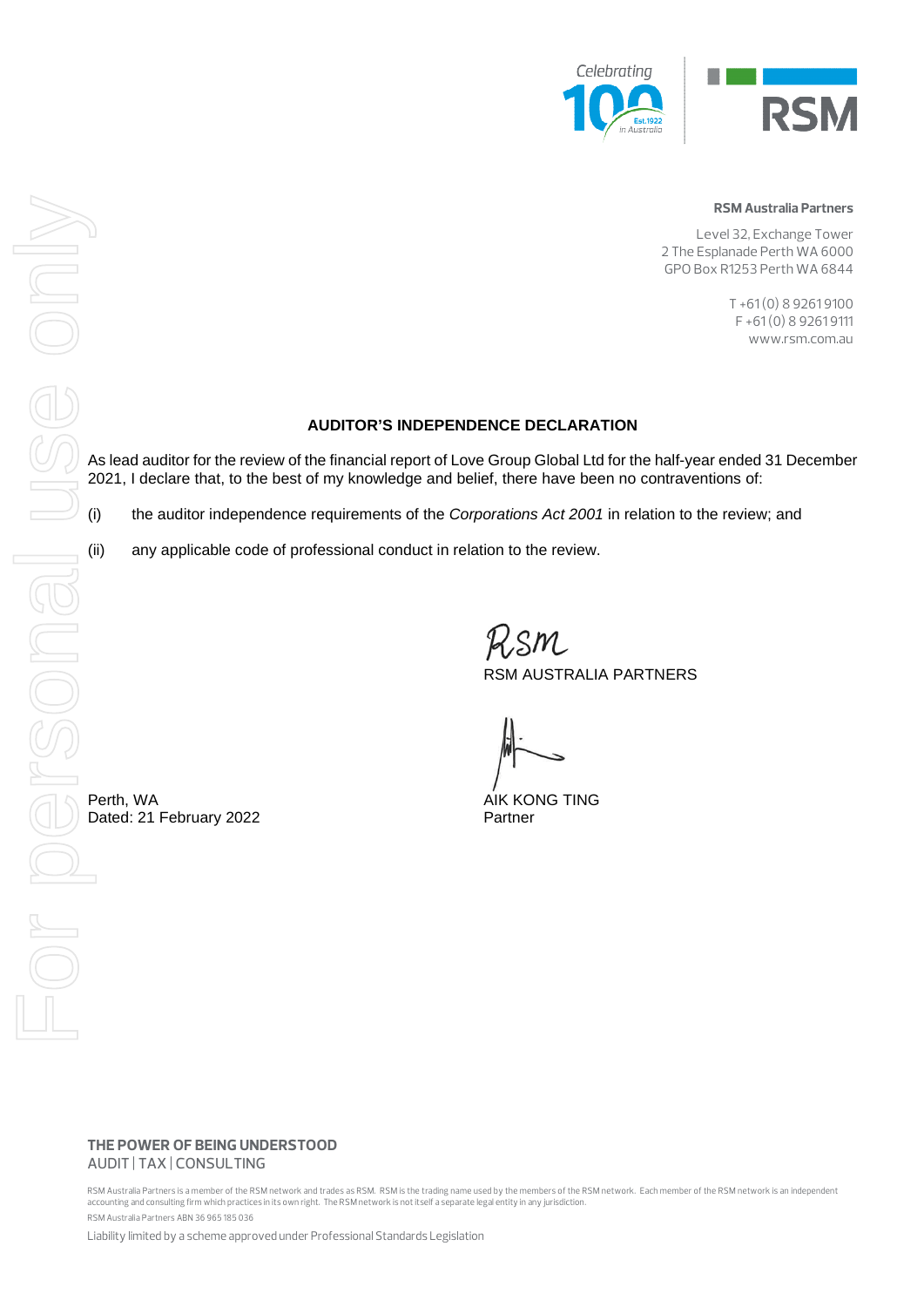#### **CONSOLIDATED STATEMENT OF PROFIT OR LOSS AND OTHER COMPREHENSIVE INCOME**

#### **FOR THE HALF-YEAR ENDED 31 DECEMBER 2021**

|                                                                          | <b>Note</b> | 31 Dec 2021 | 31 Dec 2020  |
|--------------------------------------------------------------------------|-------------|-------------|--------------|
|                                                                          |             | \$          |              |
| Revenue from continuing operations                                       |             |             |              |
| Dating Services                                                          |             | 1,909,645   | 1,461,671    |
| Interest Income                                                          |             | 81          | 118          |
|                                                                          | 3           | 1,909,726   | 1,461,789    |
| Other Income                                                             | 3           |             | 28,763       |
| Expenses                                                                 |             |             |              |
| Auditing and accounting fees                                             |             | (32, 827)   | (37, 755)    |
| Consulting fees                                                          |             | (15,688)    | (18,682)     |
| Depreciation and amortisation                                            |             | (36, 594)   | (194, 800)   |
| Employee benefits expense - SG&A                                         |             | (521, 781)  | (532, 761)   |
| Employee benefits expense - R&D                                          |             | (61, 176)   | (74, 533)    |
| Event expenses                                                           |             | (319)       | (766)        |
| Finance costs                                                            |             | (6, 130)    | (15,076)     |
| Insurance                                                                |             | (16, 483)   | (17, 288)    |
| Marketing expenses                                                       |             | (895, 444)  | (680, 128)   |
| Matchmaking expenses                                                     |             | (4,003)     | (405)        |
| Other expenses                                                           |             | (83, 388)   | (76, 045)    |
| Payment process fees                                                     |             | (42, 651)   | (59, 942)    |
| Recruitment expenses                                                     |             | (2,833)     | (2,300)      |
| Research and development                                                 |             | (39,025)    | (14, 107)    |
| <b>Travel expenses</b>                                                   |             | (128)       | (82)         |
| Foreign exchange gains and losses                                        |             | (2,320)     | 92           |
|                                                                          |             | (1,760,790) | (1,724,578)  |
| Profit / (Loss) before income tax                                        |             | 148,936     | (234, 026)   |
| Income tax                                                               |             |             |              |
| Profit / (Loss) for the half year                                        |             | 148,936     | (234, 026)   |
| Other comprehensive income for the half year                             |             |             |              |
| Exchange difference on conversion of foreign operation                   |             | (4, 914)    | (13, 225)    |
| Total comprehensive income / (loss) for the half year                    |             | 144,022     | (247, 251)   |
| Earnings/(loss) per share for profit/(loss) attributable to the ordinary |             |             |              |
| equity holders of the Company                                            |             | Cents       | <b>Cents</b> |
| Basic earnings / (losses) per share                                      |             | 0.4         | (0.6)        |
| Diluted earnings / (losses) per share                                    |             | 0.4         | (0.6)        |

*The above consolidated statement of profit or loss and other comprehensive income should be read in conjunction with the accompanying notes.*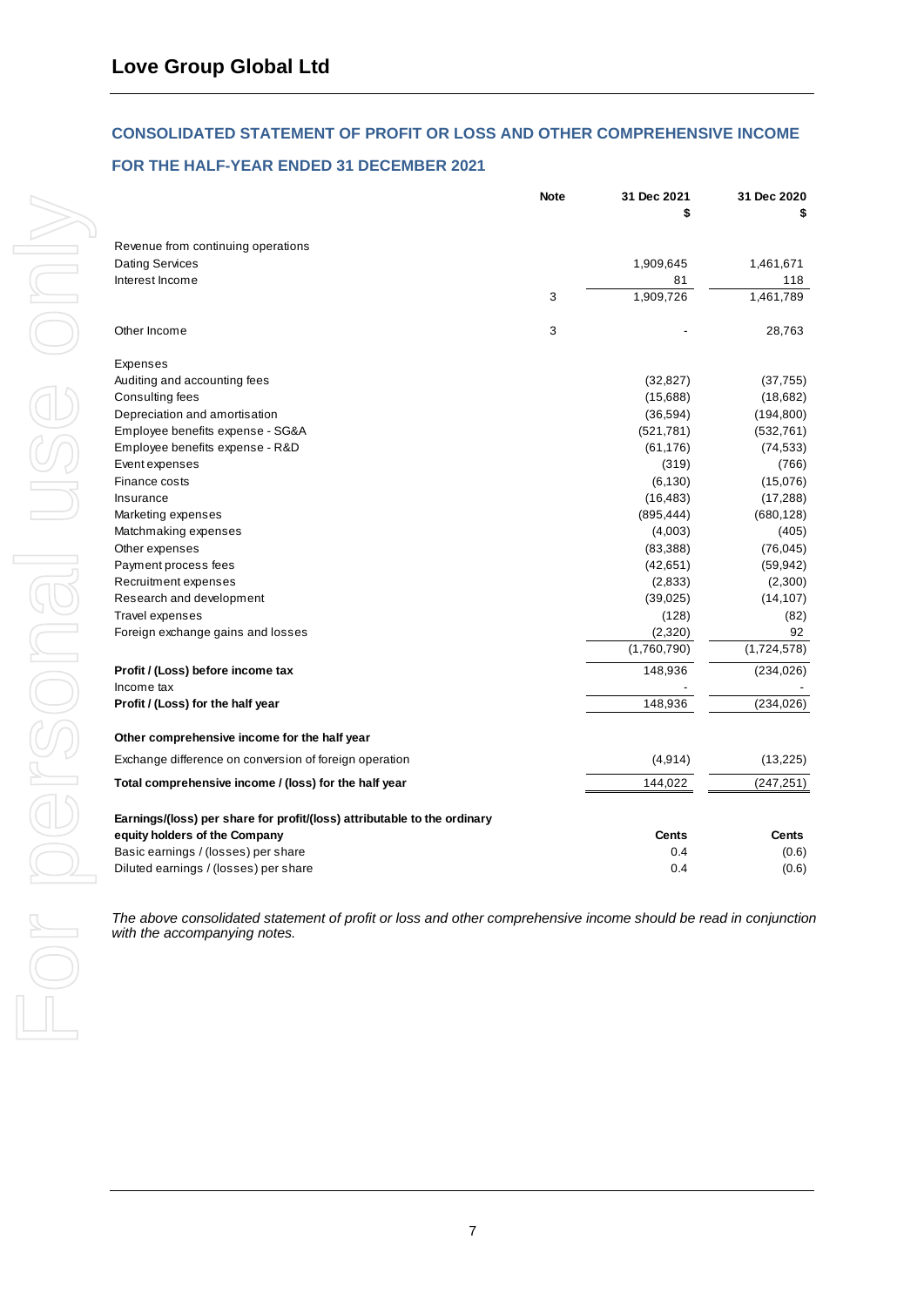#### **CONSOLIDATED STATEMENT OF FINANCIAL POSITION**

#### **AS AT 31 DECEMBER 2021**

|                                      | <b>Note</b> | 31 Dec 2021    | 30 Jun 2021  |
|--------------------------------------|-------------|----------------|--------------|
|                                      |             | S              |              |
| <b>ASSETS</b>                        |             |                |              |
| <b>Current assets</b>                |             |                |              |
| Cash and cash equivalents            |             | 1,405,897      | 1,384,036    |
| Trade and other receivables          |             | 8,191          | 2,028        |
| Other assets                         |             | 82,512         | 88,870       |
| <b>Total Current Assets</b>          |             | 1,496,600      | 1,474,934    |
| <b>Non-current assets</b>            |             |                |              |
| Plant and equipment                  |             | 3,909          | 8,772        |
| Right-of-use asset                   |             | 56,535         | 181,836      |
| <b>Total Non-Current Assets</b>      |             | 60,444         | 190,608      |
| <b>Total Assets</b>                  |             | 1,557,044      | 1,665,542    |
| <b>LIABILITIES</b>                   |             |                |              |
| <b>Current liabilities</b>           |             |                |              |
| Trade and other payable              |             | 277,948        | 246,553      |
| <b>Contract liabilities</b>          |             | 705,725        | 791,882      |
| Lease liabilities                    |             | 52,515         | 229,564      |
| <b>Total Current Liabilities</b>     |             | 1,036,188      | 1,267,999    |
| <b>Non-current liabilities</b>       |             |                |              |
| Lease liabilities                    |             |                | 20,709       |
| <b>Total Non-current Liabilities</b> |             |                | 20,709       |
| <b>Total Liabilities</b>             |             | 1,036,188      | 1,288,708    |
| <b>Net Assets</b>                    |             | 520,856        | 376,834      |
|                                      |             |                |              |
| <b>EQUITY</b>                        |             |                |              |
| Contributed equity                   | 4           | 16,500,232     | 16,500,232   |
| <b>Reserves</b>                      |             | 818,216        | 823,130      |
| Accumulated loss                     |             | (16, 797, 592) | (16,946,528) |
| <b>Total Equity</b>                  |             | 520,856        | 376,834      |

*The above consolidated statement of financial position should be read in conjunction with the accompanying notes.*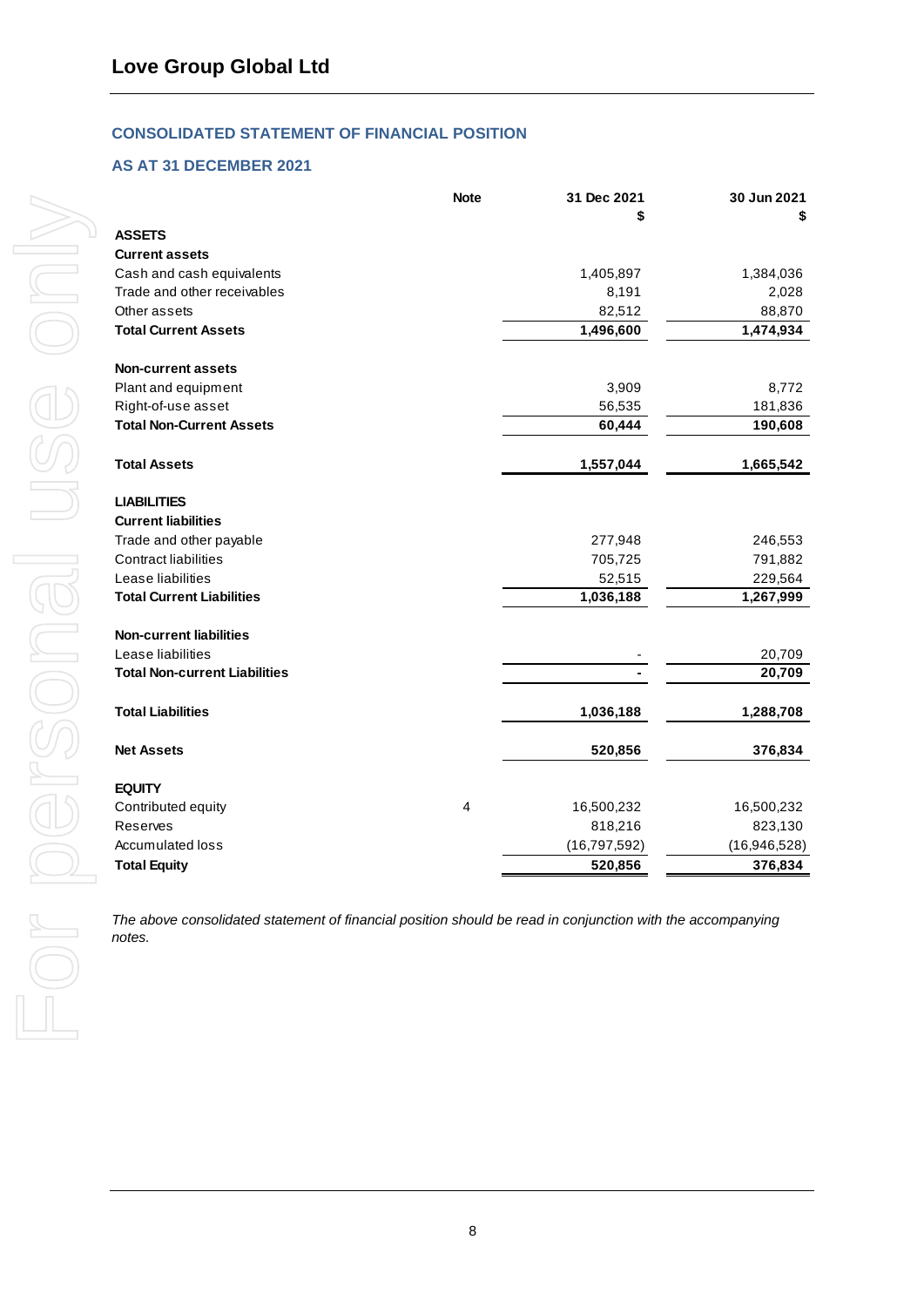#### **CONSOLIDATED STATEMENT OF CHANGES IN EQUITY**

#### **FOR THE HALF-YEAR ENDED 31 DECEMBER 2021**

|                                          |                |             |                | Foreign     |                     |
|------------------------------------------|----------------|-------------|----------------|-------------|---------------------|
|                                          |                | Share based |                | currency    |                     |
|                                          | Contributed    | payments    | Accumulated    | translation |                     |
|                                          | equity         | reserve     | losses         | reserve     | <b>Total equity</b> |
|                                          | 5              |             | S              |             |                     |
| Balance at 1 July 2020                   | 16.500.232     | 1.162.834   | (16, 349, 483) | (373,949)   | 939,634             |
| Loss for the half year                   | ۰              |             | (234, 026)     |             | (234, 026)          |
| Other comprehensive loss                 |                |             |                | (13, 225)   | (13, 225)           |
| Total comprehensive loss for half year   | $\blacksquare$ | ۰           | (234, 026)     | (13,225)    | (247, 251)          |
| Balance at 31 December 2020              | 16,500,232     | 1,162,834   | (16,583,509)   | (387, 174)  | 692,383             |
| Balance at 1 July 2021                   | 16,500,232     | 1,162,834   | (16, 946, 528) | (339,704)   | 376,834             |
| Profit for the half year                 |                |             | 148,936        |             | 148,936             |
| Other comprehensive loss                 |                |             |                | (4,914)     | (4, 914)            |
| Total comprehensive income for half year | ۰              | ۰           | 148,936        | (4,914)     | 144,022             |
| Balance at 31 December 2021              | 16.500.232     | 1,162,834   | (16,797,592)   | (344,618)   | 520,856             |

*The above consolidated statement of changes in equity should be read in conjunction with the accompanying notes.*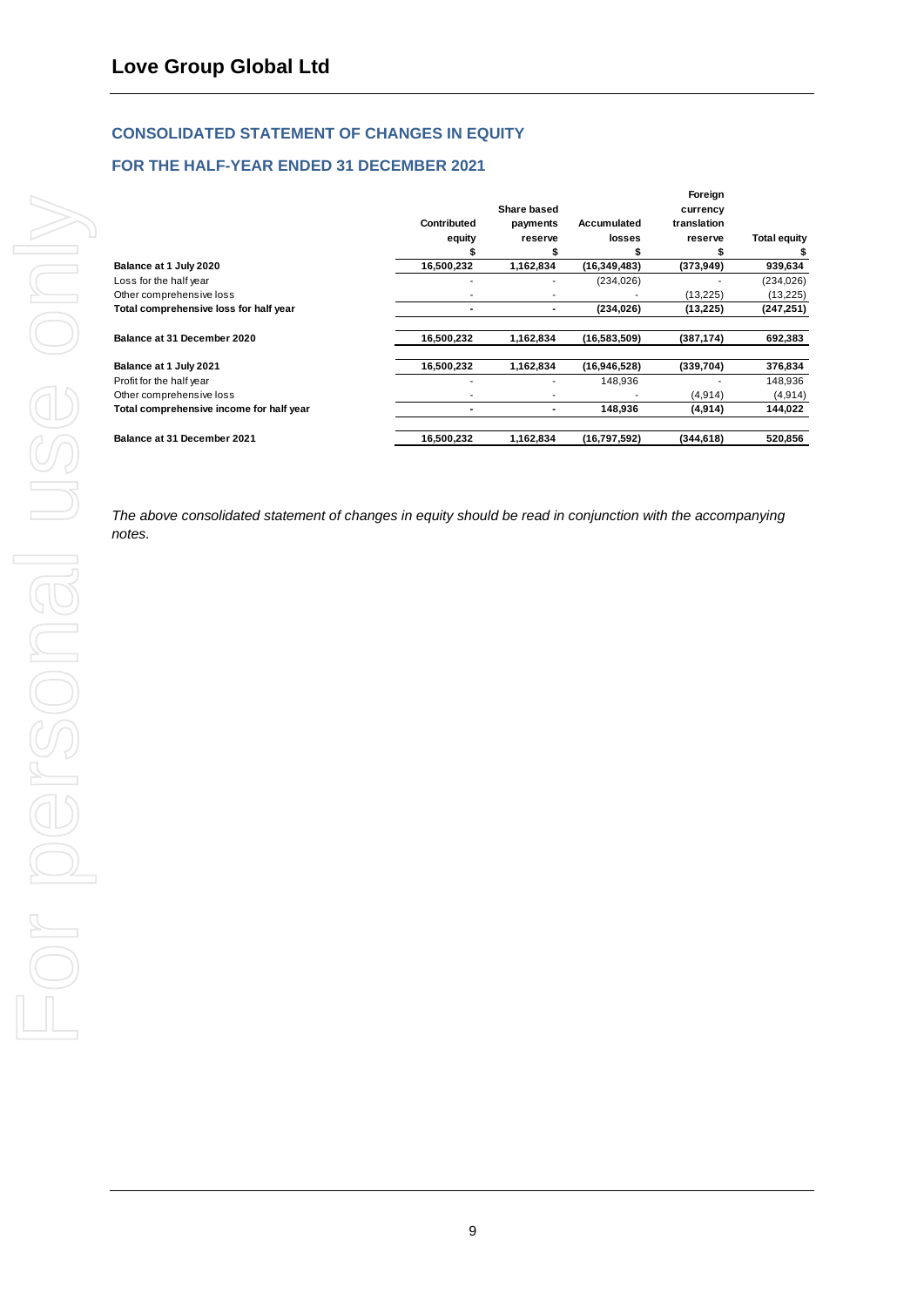### <span id="page-11-0"></span>**CONSOLIDATED STATEMENT OF CASH FLOWS**

#### **FOR THE HALF-YEAR ENDED 31 DECEMBER 2021**

|                                                                       | 31 Dec 2021 | 31 Dec 2020 |
|-----------------------------------------------------------------------|-------------|-------------|
|                                                                       | \$          | \$          |
| Cash flows from operating activities                                  |             |             |
| Receipts from customers                                               | 1,793,091   | 1,545,452   |
| Payments to suppliers and employees                                   | (1,681,521) | (1,565,536) |
| Interest paid                                                         | (6, 140)    |             |
| Other revenue                                                         |             | 28,477      |
| Interest received                                                     | 81          | 118         |
| Net cash from operating activities                                    | 105,511     | 8,511       |
| Cash flows from investing activities                                  |             |             |
| Payments for plant and equipment                                      |             | (654)       |
| Proceeds from disposal of plant and equipment                         |             | 973         |
| Net cash from investing activities                                    |             | 319         |
| Cash flows from financing activities                                  |             |             |
| Payment of lease liabilities                                          | (105, 535)  | (85, 939)   |
| Net cash used in financing activities                                 | (105, 535)  | (85, 939)   |
| Net decrease in cash held                                             | (24)        | (77, 109)   |
| Cash and cash equivalents at the beginning of the half year           | 1,384,036   | 1,512,111   |
| Effects of exchange changes on the balances held in foreign countries | 21,885      | (56, 717)   |
| Cash and cash equivalents at the end of the half year                 | 1,405,897   | 1,378,285   |

*The above consolidated statement of cash flows should be read in conjunction with the accompanying notes.*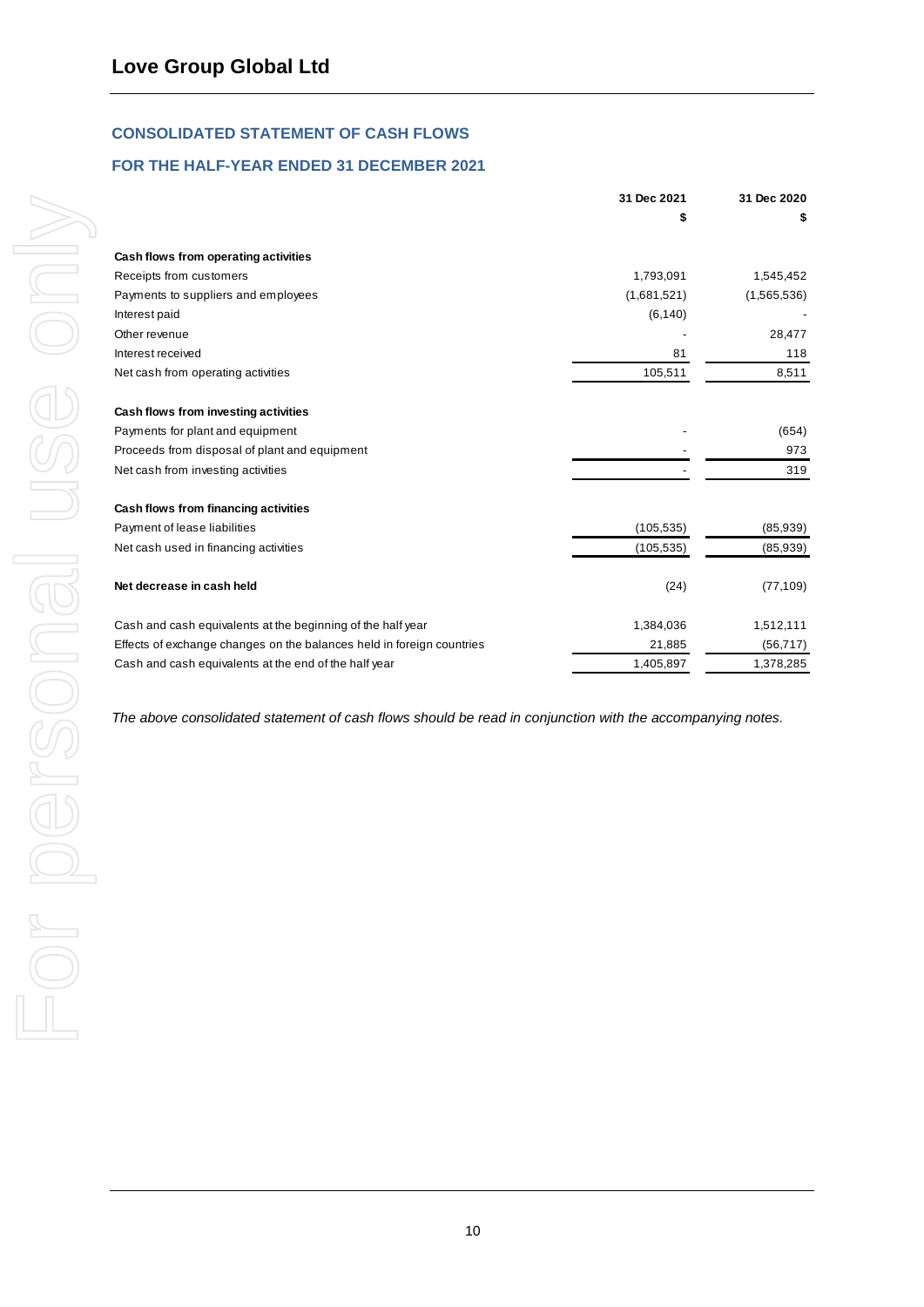#### **FOR THE HALF-YEAR ENDED 31 DECEMBER 2021**

#### **1. BASIS OF PREPARATION**

This consolidated interim financial statements for the half-year reporting period ended 31 December 2021 have been prepared in accordance with the *Corporations Act 2001* and Australian Accounting Standard AASB134 *'Interim Financial Reporting'.* Compliance with AASB134 ensures compliance with International Financial Reporting Standard IAS 34 *'Interim Financial Reporting'*. The interim financial statements reflect the operations and performance for the Company and its controlled entities as a consolidated group (the "Group").

These interim financial statements do not include all the notes of the type normally included in an annual financial report. Accordingly, this report is to be read in conjunction with the annual report of the Group for the year ended 30 June 2021 and considered together with any public announcements made by Love Group Global Ltd during the interim reporting period.

The accounting policies and methods of computation are consistent with those adopted in the most recent annual financial report and the corresponding interim reporting period, except as set out below:

#### **New and amended standards adopted by the Group**

The Group has adopted all applicable new and amended Australian Accounting Standards and AASB Interpretations that are mandatory to the current reporting period.

Any new or amended Accounting Standards or Interpretations that are not yet mandatory have not been early adopted.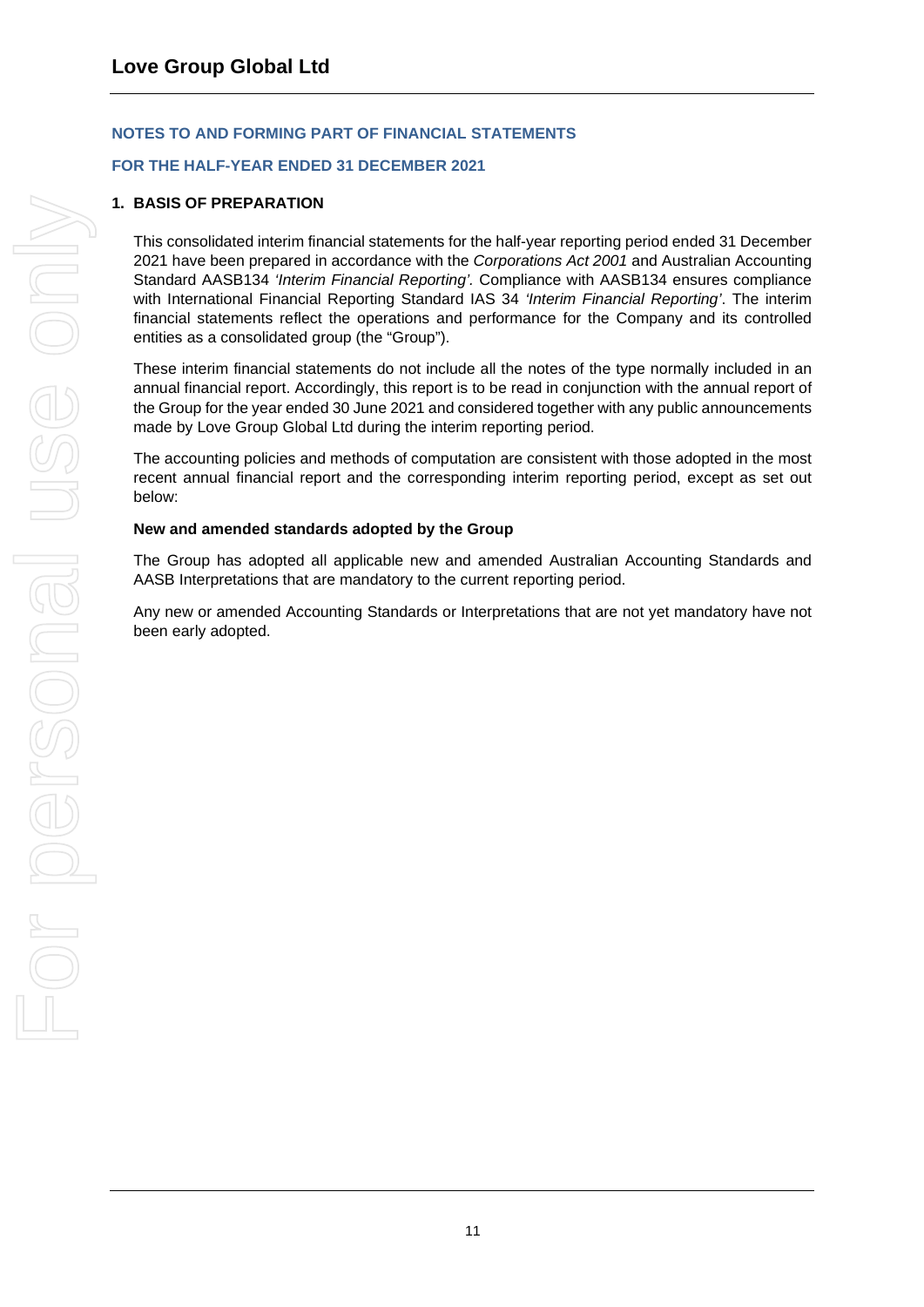#### **FOR THE HALF-YEAR ENDED 31 DECEMBER 2021**

#### **2. OPERATING SEGMENT**

The operating segments are based on the units identified in the operating reports reviewed by the Board and executive management, and that are used to make strategic decision, in conjunction with the quantitative thresholds established by *AASB 8 Operating segments.* As such, there are two identifiable and reportable segments which are outlined below:

| Dating Services | the online, events, restaurant commission and matchmaking services in<br>China, Hong Kong, Singapore, Thailand and United Kingdom              |
|-----------------|------------------------------------------------------------------------------------------------------------------------------------------------|
| Other           | indirect expenses like auditing and accounting fees, employee benefits<br>expenses for General and Administrative and Research and Development |

Management measures the performance of the segments identified at the 'net profit before tax' level.

staff, transaction costs and office rent.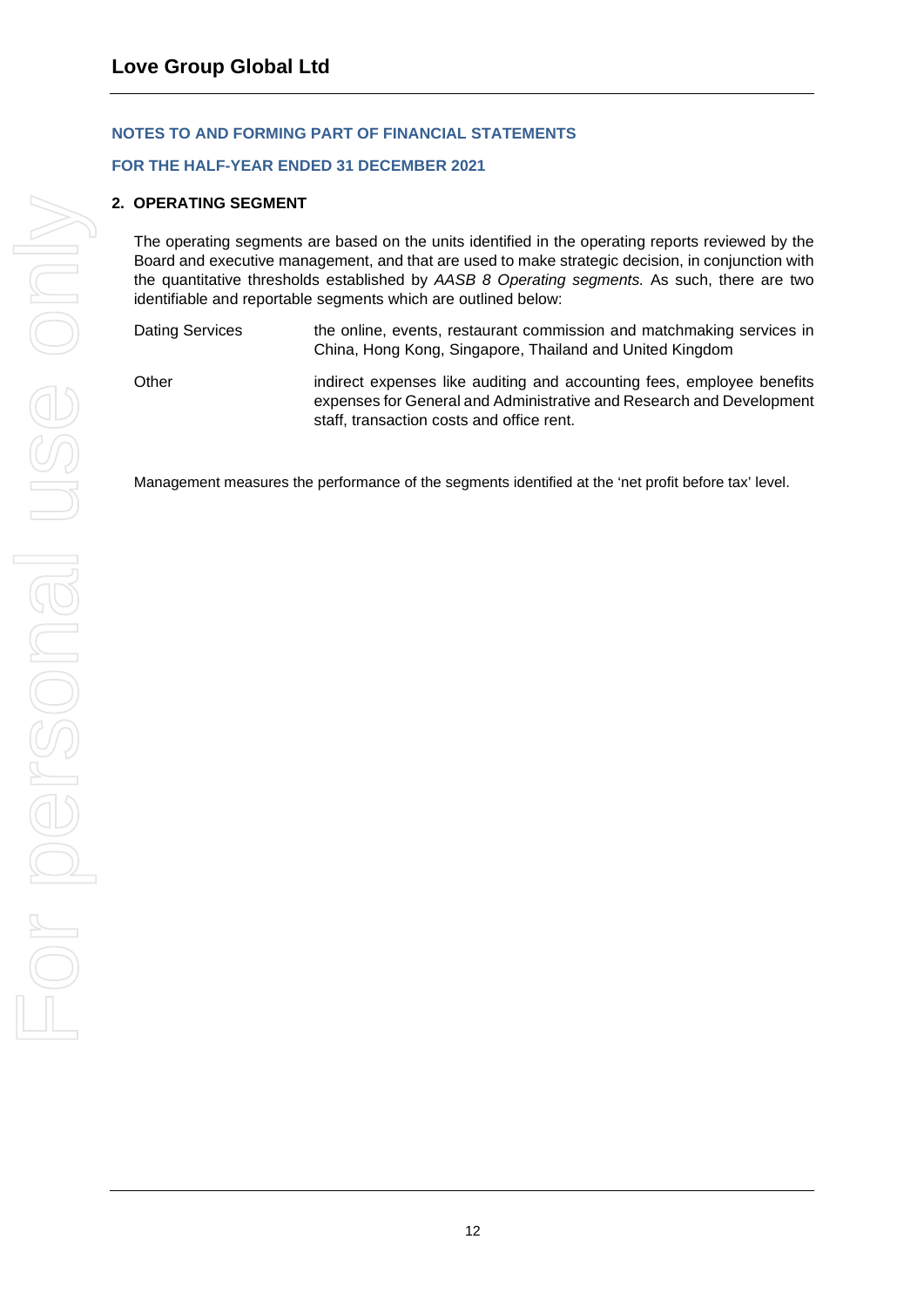#### **FOR THE HALF-YEAR ENDED 31 DECEMBER 2021**

#### **2. OPERATING SEGMENT (Continued)**

| Half Year 31 December 2021       | <b>Dating Services</b> | Other      | <b>Total</b> |
|----------------------------------|------------------------|------------|--------------|
|                                  | \$                     | \$         | \$           |
| <b>Revenue</b>                   |                        |            |              |
| Sales to external customers      | 1,909,645              |            | 1,909,645    |
| Other Revenue                    |                        |            |              |
| Total segment revenue            | 1,909,645              |            | 1,909,645    |
| Interest revenue                 |                        |            | 81           |
| <b>Total Revenue</b>             |                        |            | 1,909,726    |
| <b>EBITDA</b>                    | 615,088                | (423, 509) | 191,579      |
| Depreciation and amortisation    |                        |            | (36, 594)    |
| Interest revenue                 |                        |            | 81           |
| Finance costs                    |                        |            | (6, 130)     |
| Profit before income tax expense |                        |            | 148,936      |
| Income tax expense               |                        |            |              |
| Profit after income tax expense  |                        |            | 148,936      |
| <b>Asset and Liabilities</b>     |                        |            |              |
| Asset                            | Dating Services        | Other      | Total        |
|                                  | \$                     | \$         | \$           |
| Segment assets                   | 137,406                | 13,741     | 151,147      |
| Unallocated assets:              |                        |            |              |
| Cash and cash equivalents        |                        |            | 1,405,897    |
| <b>Total assets</b>              | 137,406                | 13,741     | 1,557,044    |
| Liabilities                      | Dating Services        | Other      | Total        |
|                                  | \$                     | \$         | \$           |
| <b>Segment Liabilities</b>       | (1,028,355)            | (7, 833)   | (1,036,188)  |
| <b>Total Liabilities</b>         | (1,028,355)            | (7, 833)   | (1,036,188)  |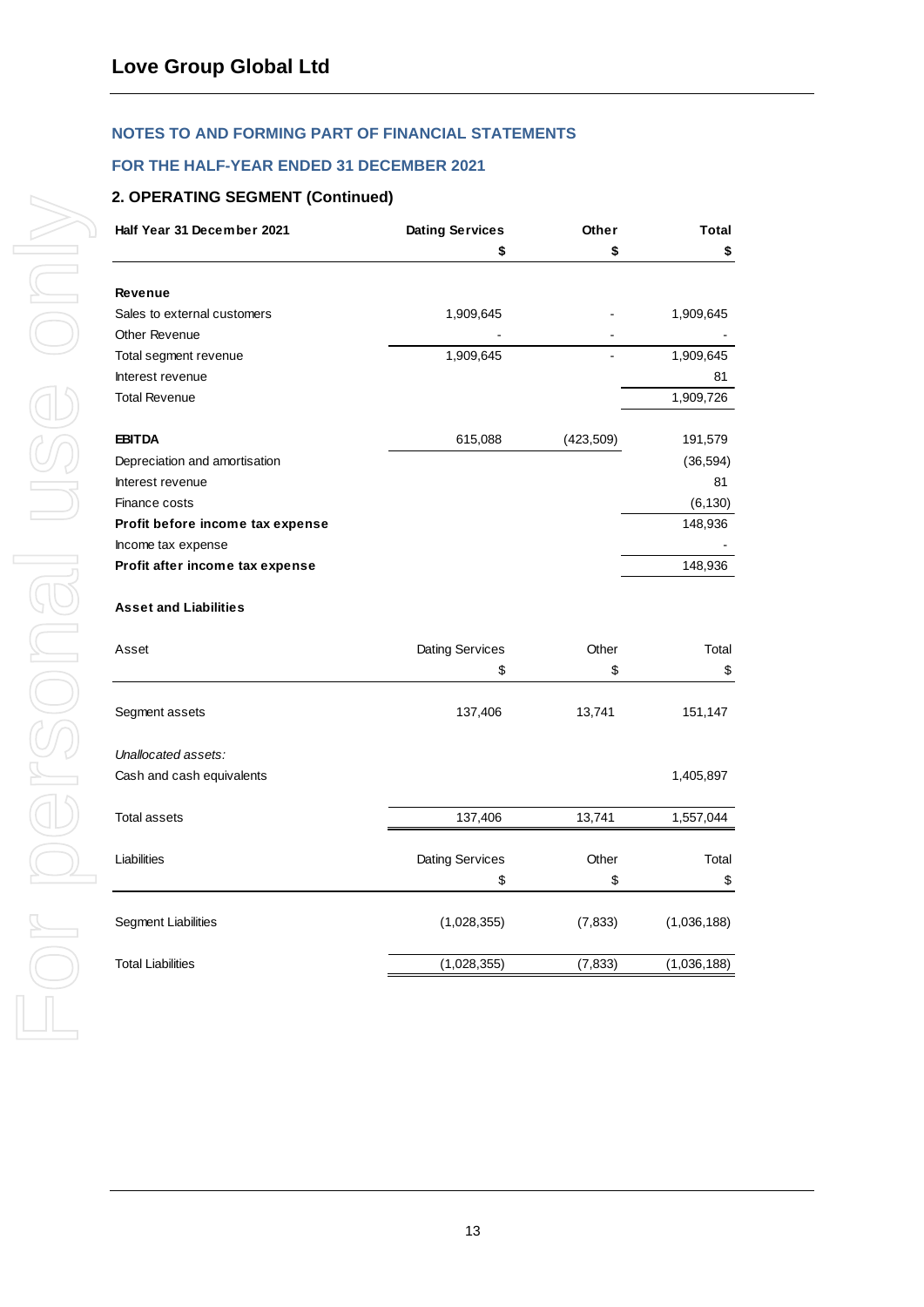#### **FOR THE HALF-YEAR ENDED 31 DECEMBER 2021**

#### **2. OPERATING SEGMENT (Continued)**

| Half Year 31 December 2020     | <b>Dating Services</b> | Other      | <b>Total</b>  |  |
|--------------------------------|------------------------|------------|---------------|--|
|                                | \$                     | S          | \$            |  |
| <b>Revenue</b>                 |                        |            |               |  |
| Sales to external customers    | 1,461,671              |            | 1,461,671     |  |
| Other Revenue                  |                        | 28,763     | 28,763        |  |
| Total segment revenue          | 1,461,671              | 28,763     | 1,490,434     |  |
| Interest revenue               |                        |            | 118           |  |
| <b>Total Revenue</b>           |                        |            | 1,490,552     |  |
| <b>EBITDA</b>                  | 349,611                | (373, 879) | (24, 268)     |  |
| Depreciation and amortisation  |                        |            | (194, 800)    |  |
| Interest revenue               |                        |            | 118           |  |
| Finance costs                  |                        |            | (15,076)      |  |
| Loss before income tax expense |                        |            | (234, 026)    |  |
| Income tax expense             |                        |            |               |  |
| Loss after income tax expense  |                        |            | (234, 026)    |  |
| <b>Asset and Liabilities</b>   |                        |            |               |  |
| Asset                          | <b>Dating Services</b> | Other      | Total         |  |
|                                | \$                     | \$         | \$            |  |
| Segment assets                 | 564,906                | 27,041     | 591,947       |  |
| Unallocated assets:            |                        |            |               |  |
| Cash and cash equivalents      |                        |            | 1,378,285     |  |
| <b>Total assets</b>            | 564,906                | 27,041     | 1,970,232     |  |
| Liabilities                    | <b>Dating Services</b> | Other      | Total         |  |
|                                | \$                     | \$         | \$            |  |
| Segment Liabilities            | (1,216,355)            | (61, 494)  | (1, 277, 849) |  |
| <b>Total Liabilities</b>       | (1,216,355)            | (61, 494)  | (1, 277, 849) |  |

#### **Major customers**

No single customer contributed 10% or more to the Group's external revenue during the half-years ended 31 December 2021 and 31 December 2020.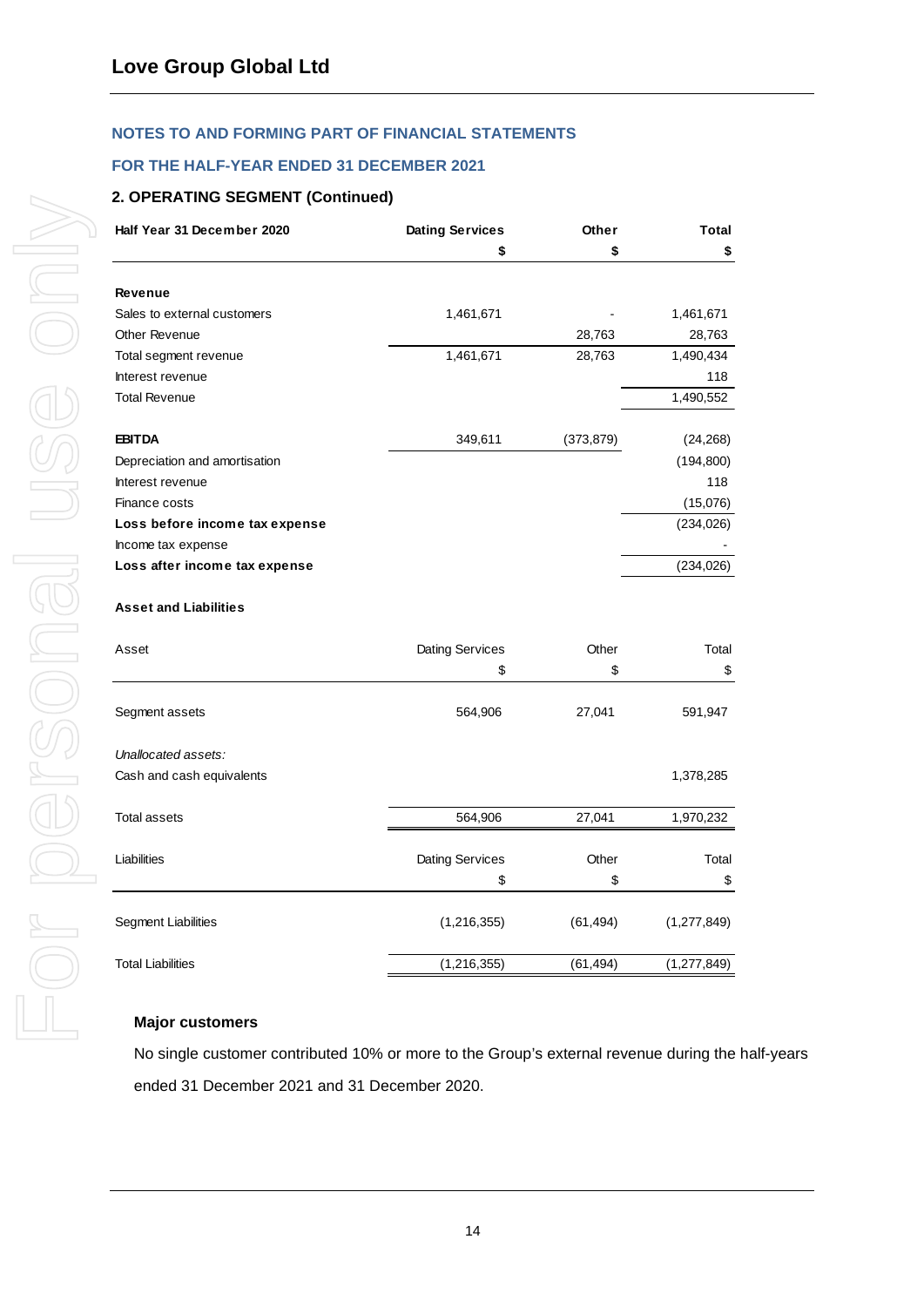#### **FOR THE HALF-YEAR ENDED 31 DECEMBER 2021**

#### **2. OPERATING SEGMENT (Continued)**

#### **Revenue by Geographical area**

The Group operates in 2 regions. The sales revenue for each region is as follows:

|        |           | Sales to exernal customers |  |  |
|--------|-----------|----------------------------|--|--|
|        | 2021      | 2020                       |  |  |
|        | S         | S                          |  |  |
| Asia   | 1,883,868 | 1,425,732                  |  |  |
| Europe | 25,777    | 35,939                     |  |  |
|        | 1,909,645 | 1,461,671                  |  |  |

No individual customer constitues more than 10% of revenue.

#### **3. REVENUE**

|                                | 2021      | 2020      |
|--------------------------------|-----------|-----------|
|                                |           | \$        |
| From continuing operations     |           |           |
| Sales revenue                  |           |           |
| Dating Services                | 1,909,645 | 1,461,671 |
| Interest Income                | 81        | 118       |
|                                | 1,909,726 | 1,461,789 |
| Other Income                   | ٠         | 28,763    |
|                                |           | 28,763    |
| Total revenue and other income | 1,909,726 | 1,490,552 |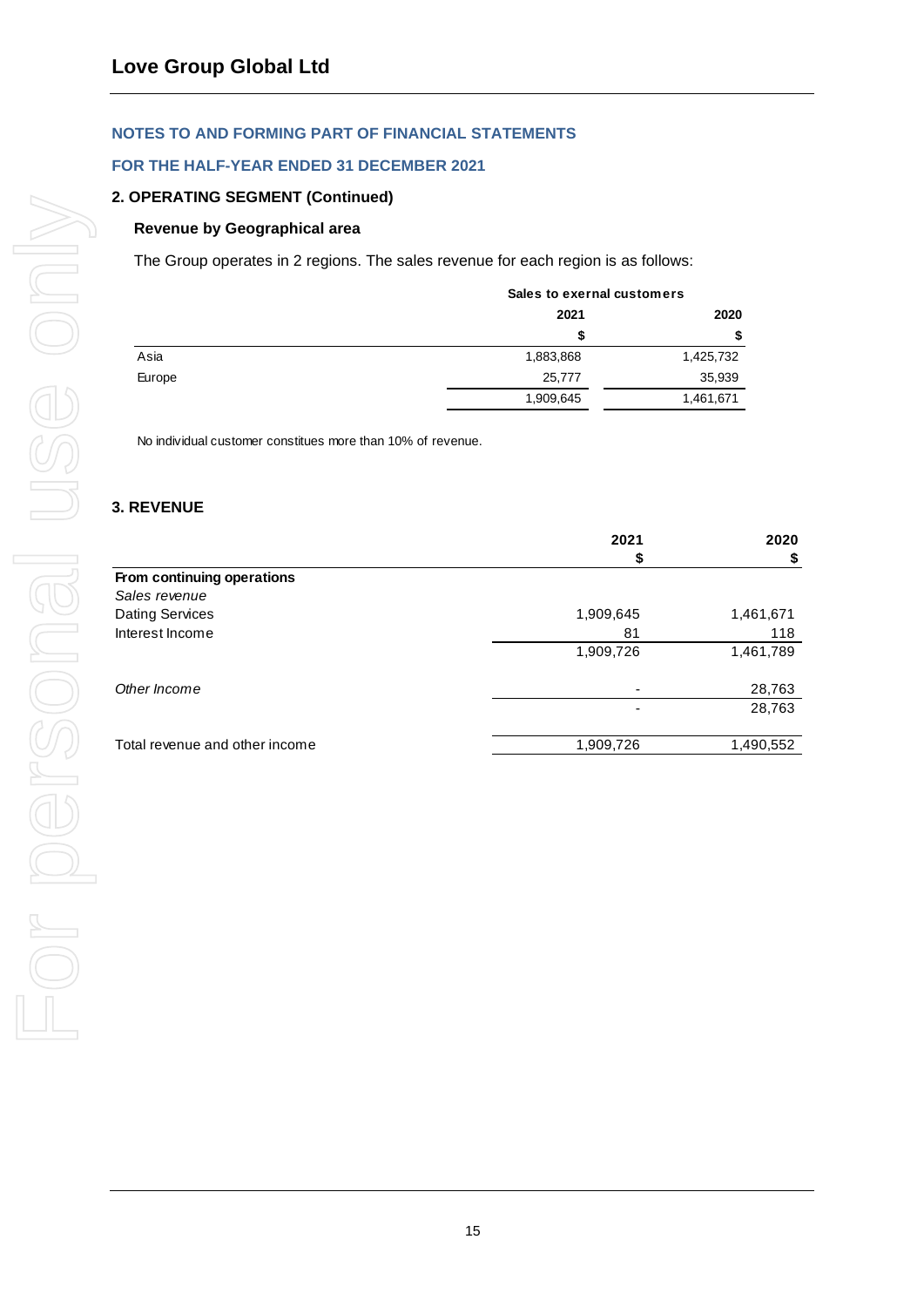#### **FOR THE HALF-YEAR ENDED 31 DECEMBER 2021**

#### **3. REVENUE (Continued)**

#### *Disaggregation of revenue*

The disaggregation of revenue from contracts which customers is as follows:

#### **Dating Services**

|           | 2021      | 2020      |  |
|-----------|-----------|-----------|--|
|           | \$        | \$        |  |
| Hong Kong | 1,360,866 | 1,015,622 |  |
| London    | 25,777    | 35,939    |  |
| Singapore | 422,989   | 357,570   |  |
| Bangkok   | 98,917    | 47,579    |  |
| China     | 1,096     | 4,961     |  |
|           | 1,909,645 | 1,461,671 |  |
|           |           |           |  |

| Timing of revenue recognition       |           |           |
|-------------------------------------|-----------|-----------|
| Good transferred at a point in time | 198.268   | 143.581   |
| Service transferred over time       | 1.711.377 | 1,318,090 |
|                                     | 1.909.645 | 1.461.671 |

### **4. CONTRIBUTED EQUITY**

|                                             | <b>NUMBER OF SHARES</b> |                    | <b>SHARE CAPITAL</b> |            |
|---------------------------------------------|-------------------------|--------------------|----------------------|------------|
|                                             | 31-Dec-21               | 30-Jun-21          | 31-Dec-21            | 30-Jun-21  |
|                                             |                         |                    |                      | \$         |
| Ordinary shares - fully paid (no par value) | 40,534,169              | 40.534.169         | 16,500,232           | 16,500,232 |
| <b>Total Share Capital</b>                  |                         |                    | 16,500,232           | 16,500,232 |
| Movements in ordinary share capial:         | <b>ORDINARY</b>         | <b>Issue Price</b> | 31-Dec-21            | 30-Jun-21  |
| <b>DETAILS</b>                              | <b>SHARES</b>           |                    |                      |            |
|                                             | No.                     |                    |                      |            |
| Balance at start of period                  | 40,534,169              |                    | 16,500,232           | 16,500,232 |
| Balance at end of period                    | 40.534.169              |                    | 16.500.232           | 16.500.232 |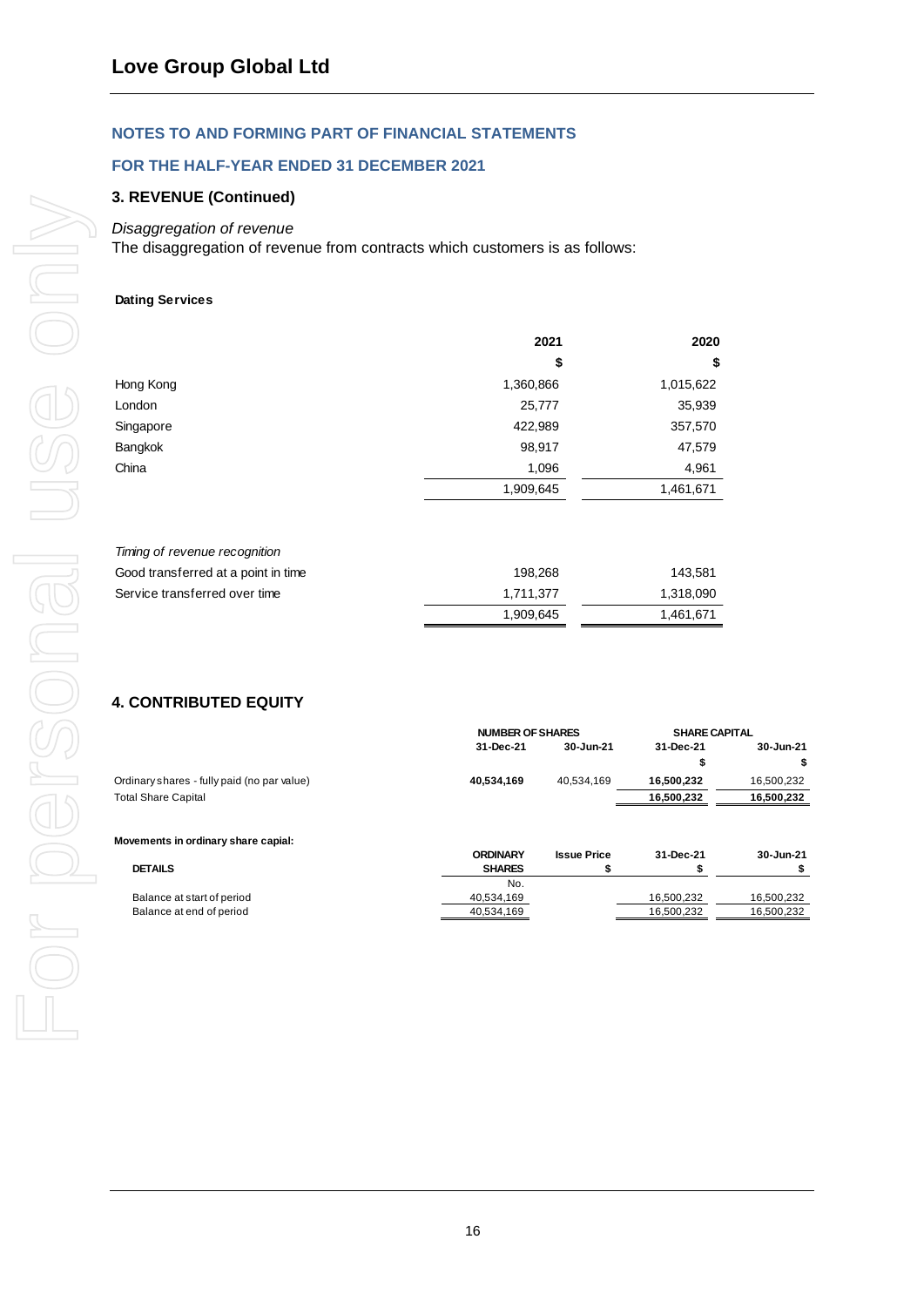#### **FOR THE HALF-YEAR ENDED 31 DECEMBER 2021**

#### **4. CONTRIBUTED EQUITY (Continued)**

#### **Terms and Conditions of Issued Capital**

#### *Ordinary shares*

Ordinary shares entitle the holder to participate in dividends and the proceeds on winding up of the Company in proportion to the number of and amounts paid on shares held.

On a show of hands every holder of ordinary shares present at a meeting in person or by proxy, is entitled to one vote, and upon a poll each share is entitled to one vote.

Ordinary shares have no par value and the Company does not have a limited amount of authorised capital.

#### *Shares in escrow*

There were 60,000 shares in escrow at 31 December 2021 (30 June 2021: 60,000).

#### *Options*

There were no shares under option as at 31 December 2021 (30 June 2021: nil).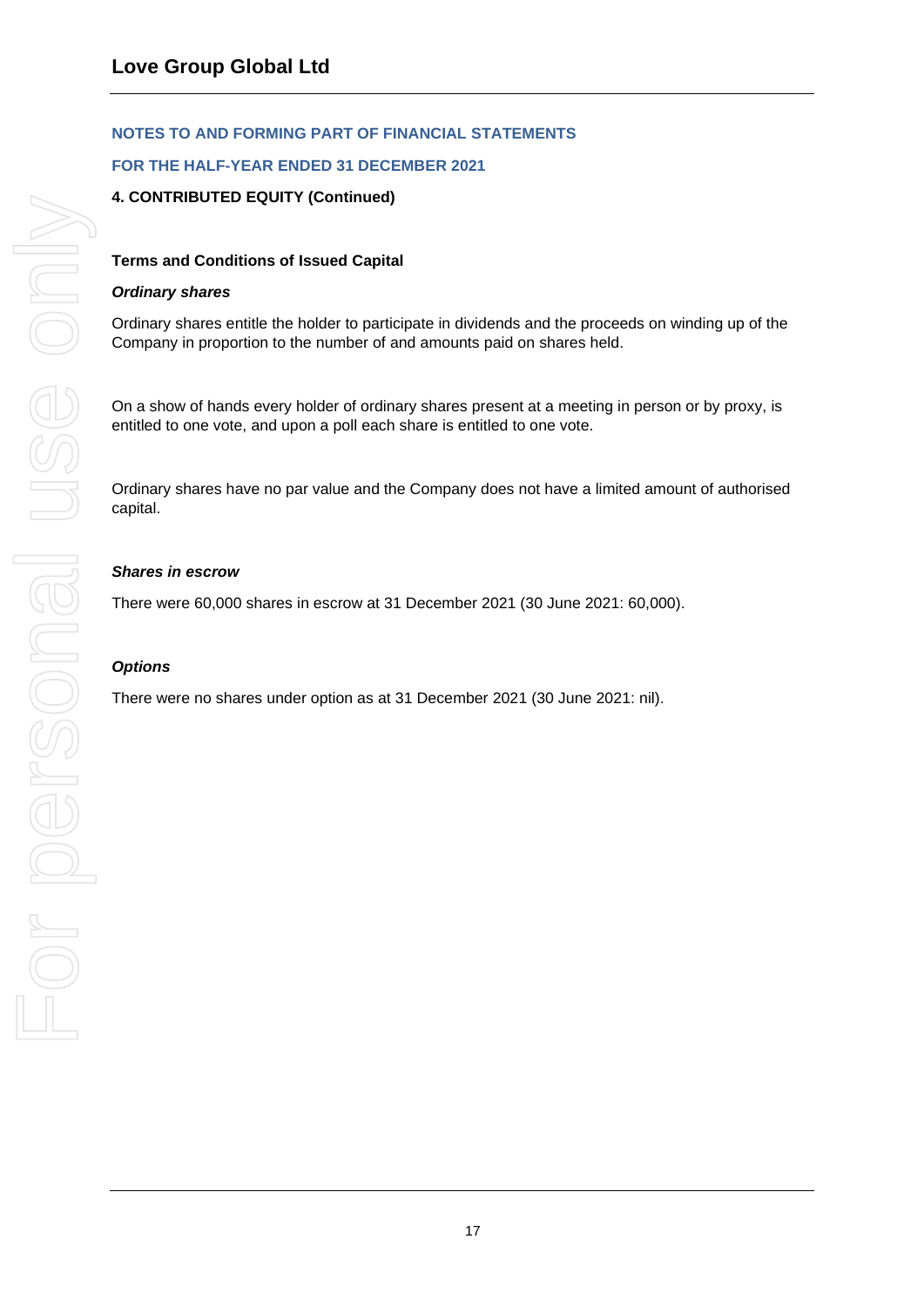#### **FOR THE HALF-YEAR ENDED 31 DECEMBER 2021**

#### **5. EVENTS OCCURRING AFTER REPORTING DATE**

The outbreak of the COVID-19 pandemic is impacting global economic markets. The Directors continue to monitor the situation closely and have considered the impact of COVID-19 on the Group's business and financial performance. However, the situation is continually evolving and the consequences are therefore inevitably uncertain.

There are no other matters or circumstances, other than those disclosed within the financial statements, which have arisen since 31 December 2021 that have significantly affected or may significantly affect the operations of the Group, the results of those operations, or the state of affairs of the Group in subsequent financial years.

#### **6. CONTINGENT LIABILITIES**

There are no matters which the Group consider would result in a contingent liability as at 31 December 2021 (30 June 2021: Nil).

#### **7. COMMITMENTS**

There are no commitments as at 31 December 2021 (30 June 2021: Nil).

#### **8. DIVIDENDS**

No dividends were paid or declared since the start of the half-year. No dividend has been recommended.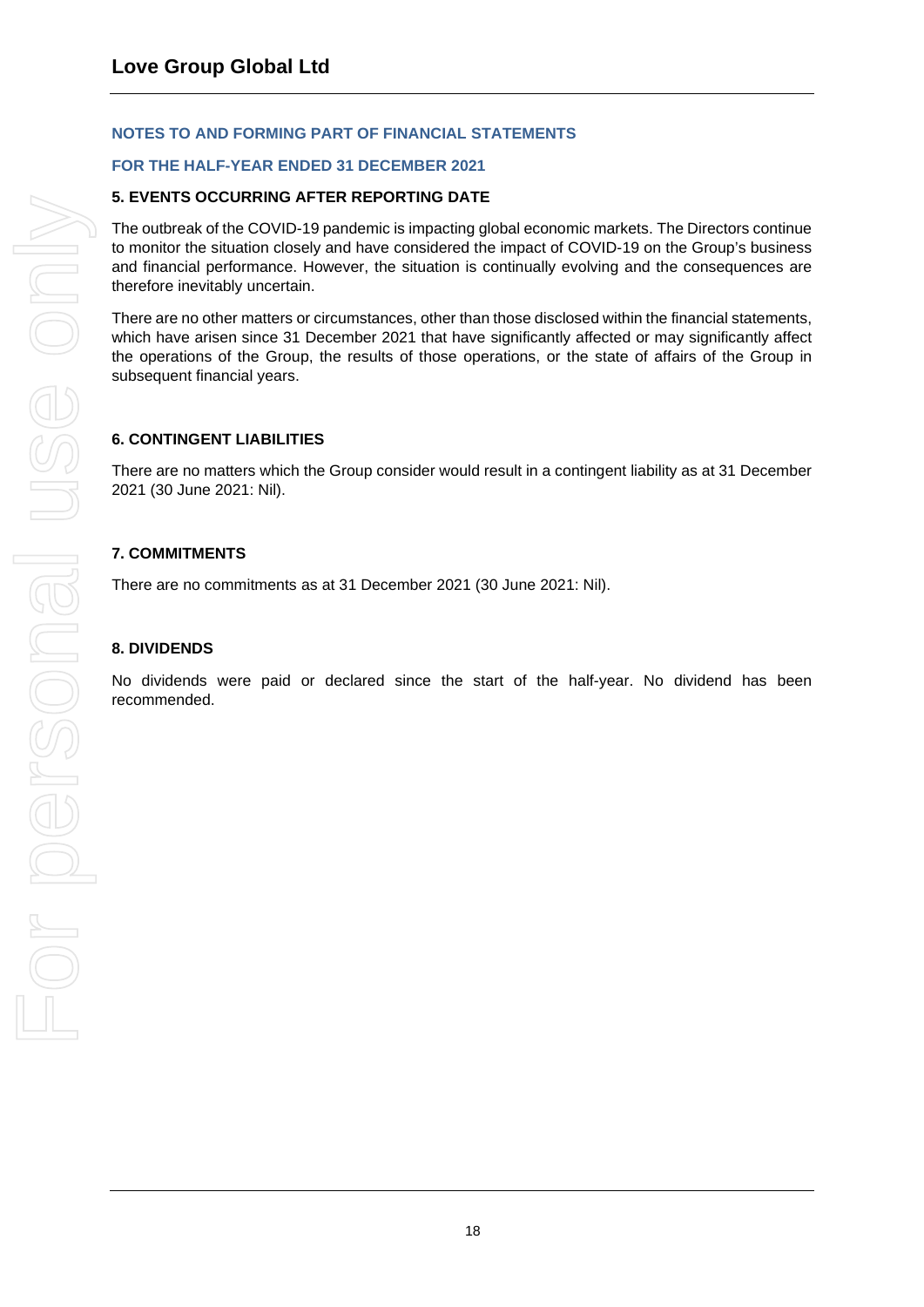## <span id="page-20-0"></span>**DIRECTORS' DECLARATION**

In the Directors' opinion:

- (a) the interim financial statements and notes are in accordance with the *Corporations Act 2001*, including:
	- i) complying with Australian Accounting Standard AASB:134 Interim Financial Reporting, the Corporations Regulations 2001 and other mandatory professional reporting requirements, and
	- ii) giving a true and fair view of the Group's financial position as at 31 December 2021 and of its performance for the half-year ended on that date,
- (b) there are reasonable grounds to believe that the Company will be able to pay its debts as and when they become due and payable.

This declaration is made in accordance with a resolution of the Directors made pursuant to section 303(5)(a) of the *Corporations Act 2001*.

 $307$ 

**Michael Ye Director** Hong Kong 21 February 2022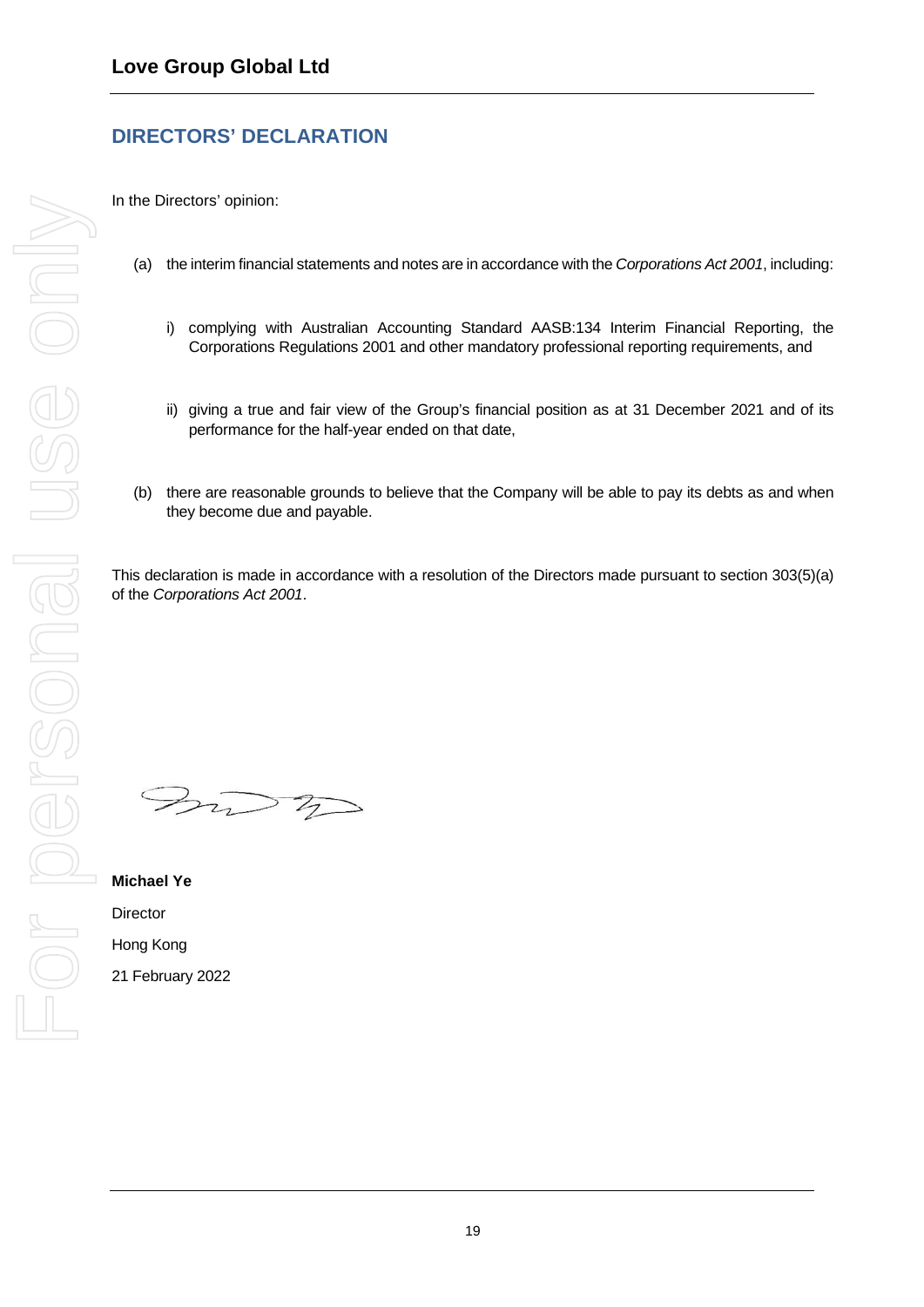



#### **RSM Australia Partners**

Level 32, Exchange Tower 2 The Esplanade Perth WA 6000 GPO Box R1253 Perth WA 6844

> T +61 (0) 8 9261 9100 F +61 (0) 8 9261 9111 www.rsm.com.au

#### **INDEPENDENT AUDITOR'S REVIEW REPORT TO THE MEMBERS OF LOVE GROUP GLOBAL LTD**

#### **Report on the Half-Year Financial Report**

We have reviewed the accompanying half-year financial report of Love Group Global Ltd which comprises the statement of financial position as at 31 December 2021, the statement of profit or loss and other comprehensive income, statement of changes in equity and statement of cash flows for the half-year ended on that date, notes comprising a summary of significant accounting policies and other explanatory information and the directors' declaration of the consolidated entity comprising the company and the entities it controlled at the half-year end or from time to time during the half-year.

#### *Directors' Responsibility for the Half-Year Financial Report*

The directors of the company are responsible for the preparation of the half-year financial report that gives a true and fair view in accordance with Australian Accounting Standards and the *Corporations Act 2001* and for such internal control as the directors determine is necessary to enable the preparation of the half-year financial report that is free from material misstatement, whether due to fraud or error.

#### *Auditor's Responsibility*

Our responsibility is to express a conclusion on the half-year financial report based on our review. We conducted our review in accordance with Auditing Standard on Review Engagements ASRE 2410 *Review of a Financial Report Performed by the Independent Auditor of the Entity*, in order to state whether, on the basis of the procedures described, we have become aware of any matter that makes us believe that the half-year financial report is not in accordance with the *Corporations Act 2001* including: giving a true and fair view of the consolidated entity's financial position as at 31 December 2021 and its performance for the half-year ended on that date; and complying with Accounting Standard AASB 134 *Interim Financial Reporting* and the *Corporations Regulations 2001*. As the auditor of Love Group Global Ltd, ASRE 2410 requires that we comply with the ethical requirements relevant to the audit of the annual financial report. Enable us to obtain a state of all significant and the significant assume that we would be interesting to obtain a state of a state of a state of a state of all significant matters that might be interesting to a state of

A review of a half-year financial report consists of making enquiries, primarily of persons responsible for financial and accounting matters, and applying analytical and other review procedures. A review is substantially less in scope than an audit conducted in accordance with Australian Auditing Standards and consequently does not audit. Accordingly, we do not express an audit opinion.

**THE POWER OF BEING UNDERSTOOD** AUDIT | TAX | CONSULTING

RSM Australia Partners is a member of the RSM network and trades as RSM. RSM is the trading name used by the members of the RSM network. Each member of the RSM network is an independent accounting and consulting firm which practices in its own right. The RSM network is not itself a separate legal entity in any jurisdiction. RSM Australia Partners ABN 36 965 185 036

Liability limited by a scheme approved under Professional Standards Legislation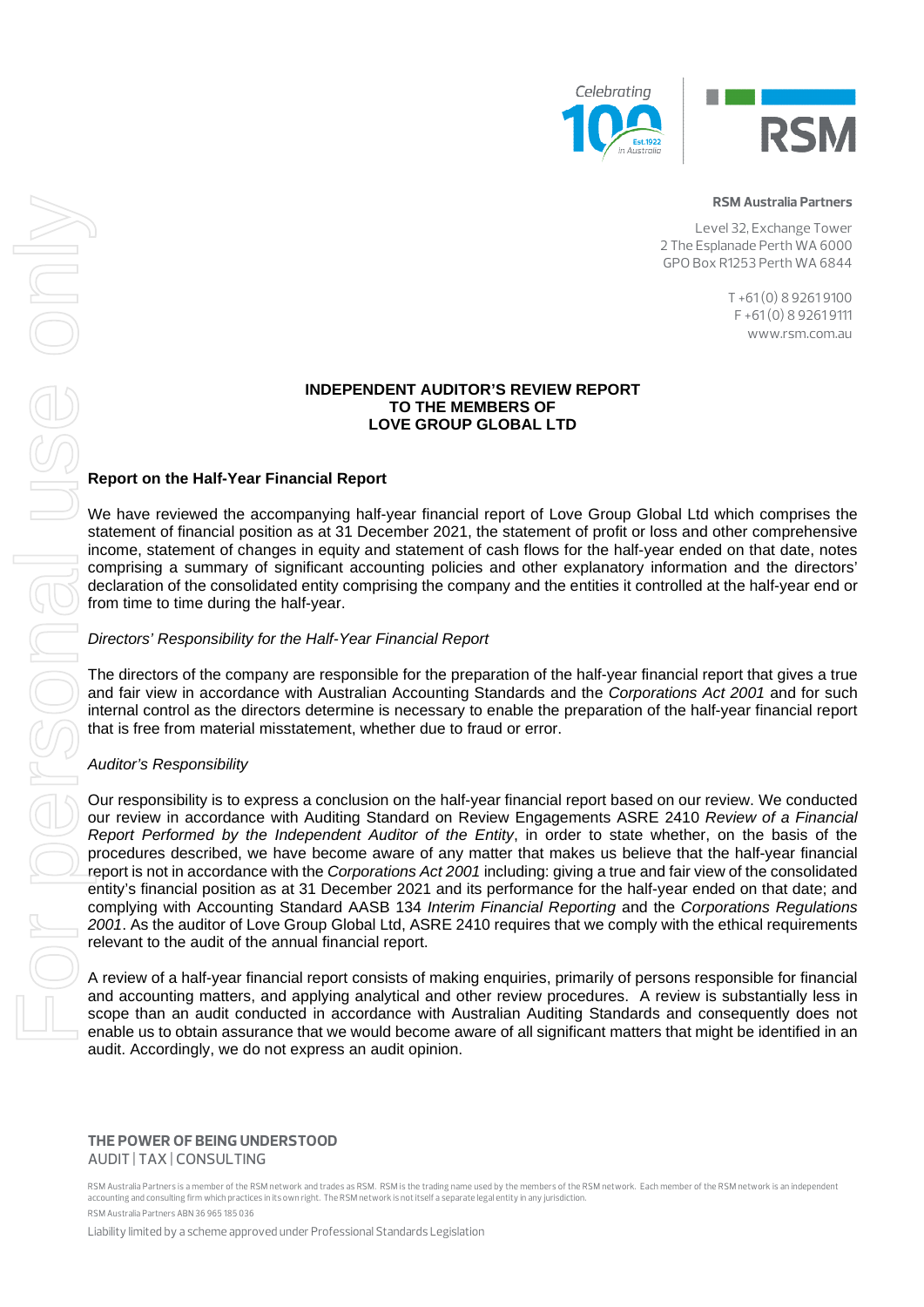

#### *Independence*

In conducting our review, we have complied with the independence requirements of the *Corporations Act 2001*. We confirm that the independence declaration required by the *Corporations Act 2001*, which has been given to the directors of Love Group Global Ltd, would be in the same terms if given to the directors as at the time of this auditor's review report.

#### *Conclusion*

Based on our review, which is not an audit, we have not become aware of any matter that makes us believe that the half-year financial report of Love Group Global Ltd is not in accordance with the *Corporations Act 2001*  including:

- (a) giving a true and fair view of the consolidated entity's financial position as at 31 December 2021 and of its performance for the half-year ended on that date; and
- (b) complying with Accounting Standard AASB 134 *Interim Financial Reporting* and *Corporations Regulations 2001*.

RSM AUSTRALIA PARTNERS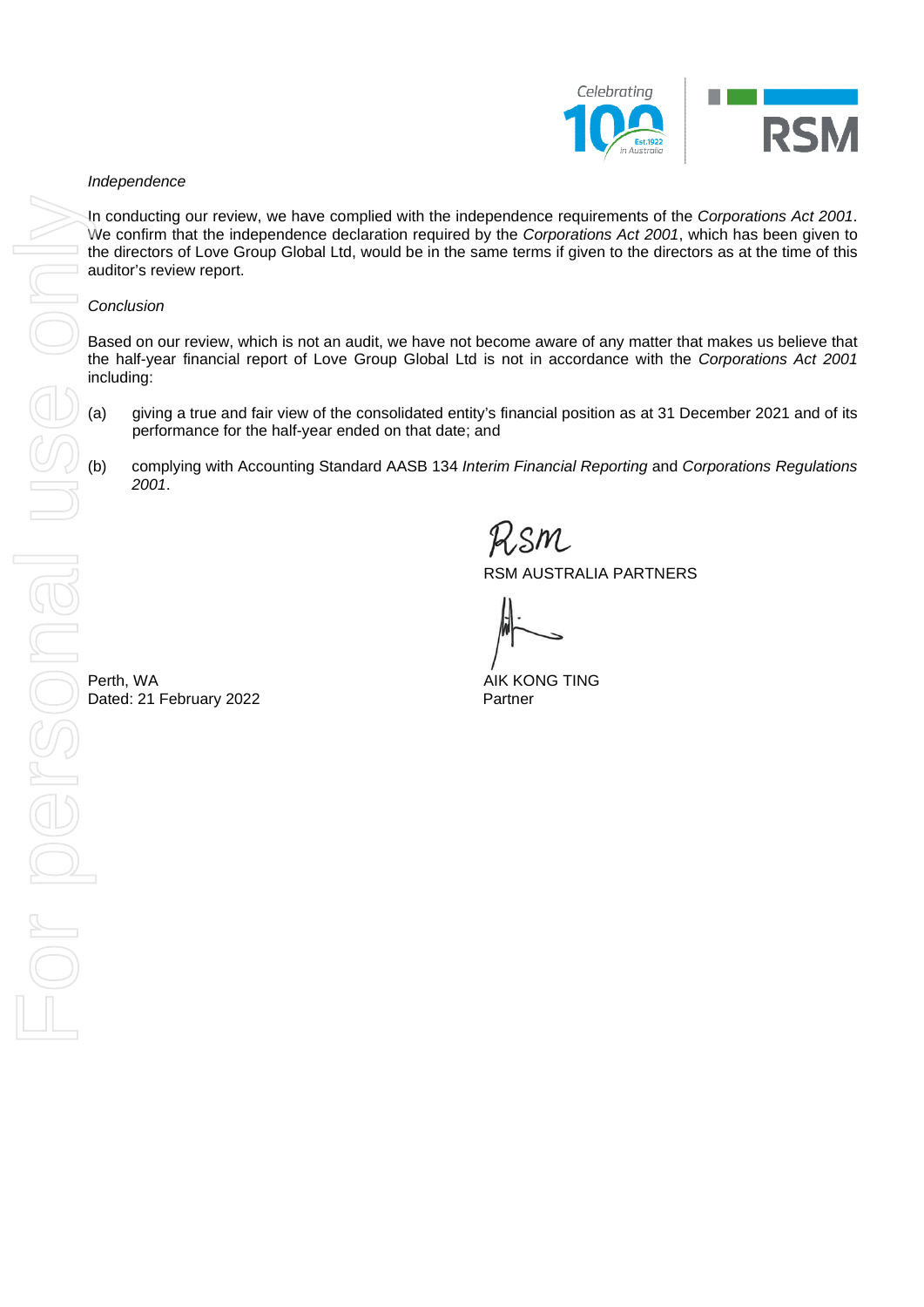### **Love Group Global Ltd**

#### <span id="page-23-0"></span>**Corporate Directory**

#### **Board of Directors**

Terence Grigg, Non-executive Chairman Michael Ye, Executive Director, Chief Executive Officer Tod McGrouther, Non-Executive Director

#### **Company Secretary**

Minerva Corporate Pty Ltd

Nicholas Ong

#### **Website**

www.lovegroup.co

#### **Lawyers**

Mills Oakley Lawyers Level 4, 145 Ann Street Brisbane QLD 4000 Australia [www.millsoakley.com.au](http://www.millsoakley.com.au/)

#### **Registered Office**

Level 8, 99 St Georges Terrace Perth WA 6000 Australia